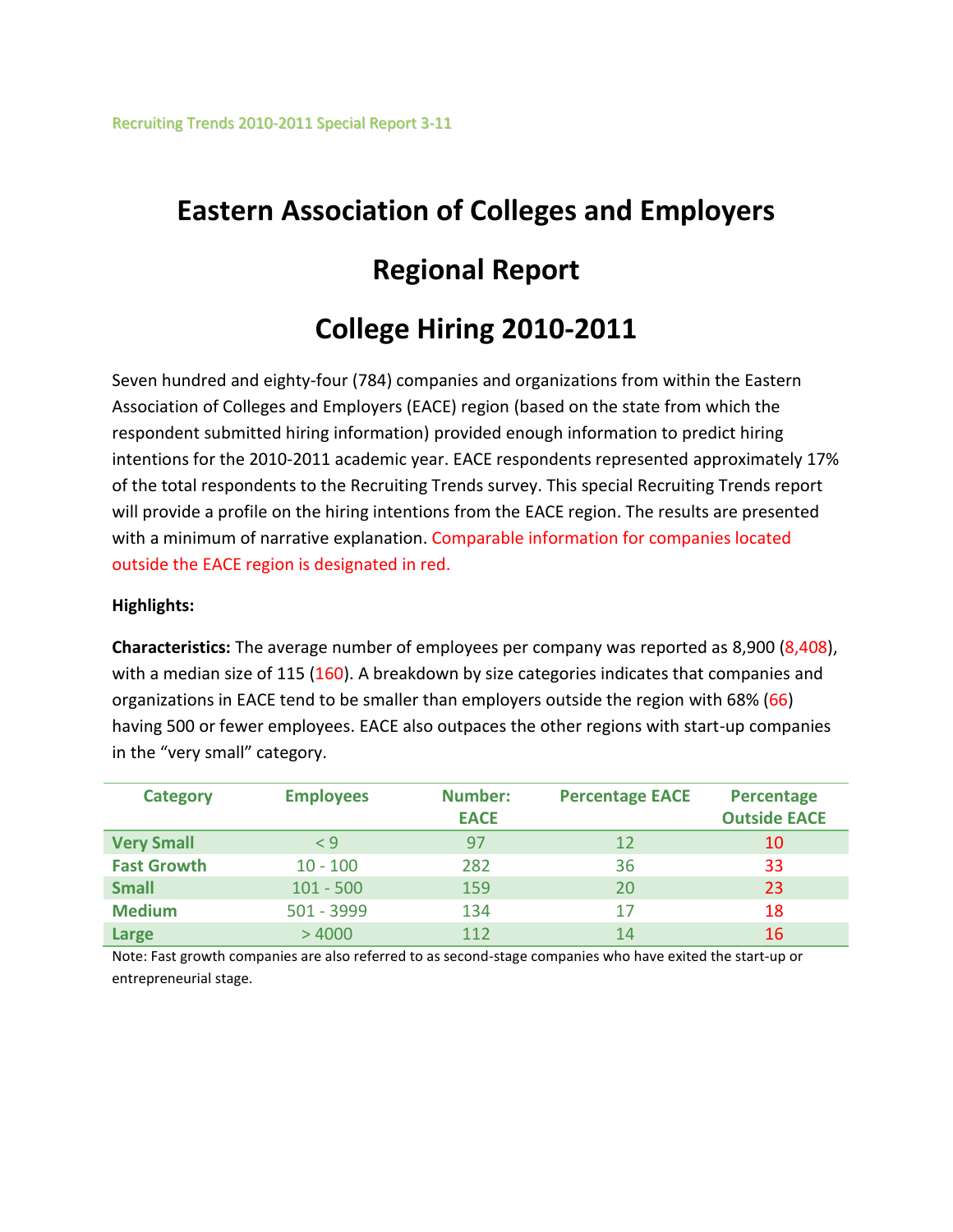**Economic sector:** Companies and organizations represent a diverse mix of economic sectors, based on North American Industrial Classification system. Listed below are the leading economic sectors that contributed hiring information from this region.

| <b>Economic Sectors</b>                       | <b>Percent of Respondents from EACE</b> |
|-----------------------------------------------|-----------------------------------------|
| <b>Professional &amp; Scientific Services</b> | 26(19)                                  |
| <b>Non-Profit Organizations</b>               | 11(7)                                   |
| <b>Manufacturing</b>                          | 10(13)                                  |
| <b>Government</b>                             | 9(11)                                   |
| <b>Financial and Insurance Services</b>       | (8)<br>9                                |
| <b>Health Services</b>                        | (7)                                     |

The professional and scientific service sector, which encompasses a wide range of services from legal to marketing, is the dominant sector among EACE employers (no other regional ACE has this level of participation by this sector). Non-profit organizations also are a key participant in college hiring within EACE and are higher than the rest of the country. Manufacturing's presence is slightly lower than the rest of the country, though manufacturing companies are concentrated in the Midwest.

When one thinks of the dominant sectors in this region, financial services would be high on the list. However, the respondents from financial services are in line with the rest of the country (NOTE: During a recent panel discussion on the labor market in New York City, the BLS labor economist for NYC showed that the number of positions among financial and Wall Street firms has been declining for the past two decades, due to the rapid globalization of these activities. Professional service positions were growing rapidly, attracting young college professionals to the city which was transforming parts of the city, especially Brooklyn. The census just released numbers that the Afro-American/Black population actually declined in NYC over the decade.).

Nearly 130 sub-sectors were represented in the EACE sample with the following providing the highest number of responses.

| <b>Subsectors</b>                           | <b>Number of Companies in Response</b> |
|---------------------------------------------|----------------------------------------|
| <b>Computer Systems Design and Services</b> | 43                                     |
| <b>Management Consulting Services</b>       | 37                                     |
| <b>Insurance</b>                            | つり                                     |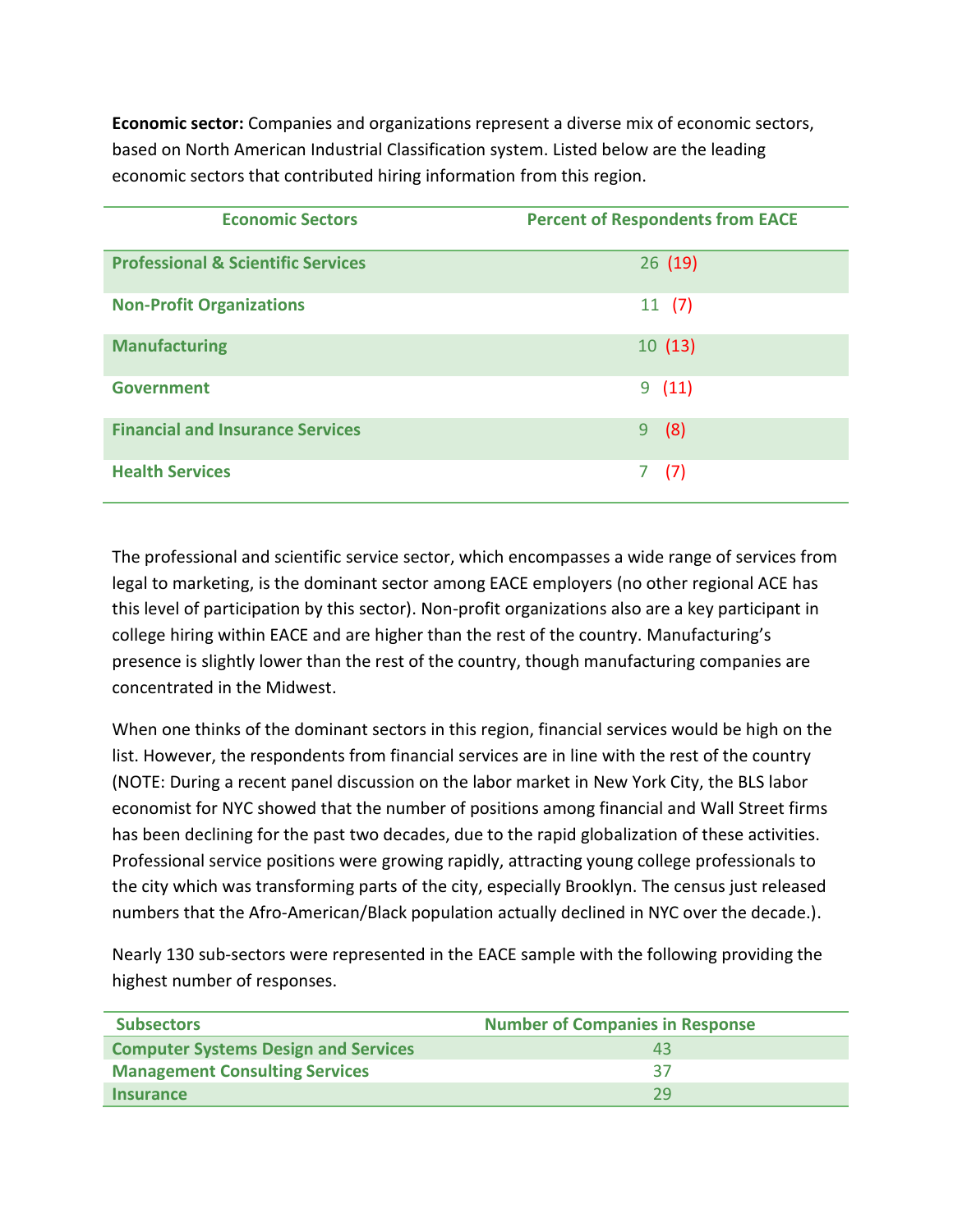| <b>Accounting (CPA)</b>                                                   | 25 |
|---------------------------------------------------------------------------|----|
| <b>Employment Services</b>                                                | 22 |
| <b>Engineering Services, Advertising, PR &amp;</b><br><b>Media Buying</b> | 21 |
| <b>Publishing, Scientific Research, K-12 Education</b>                    | 18 |
| <b>Non-Profits</b>                                                        | 17 |

**Recruiting Areas (Geographic):** Respondents can also be described based on their primary recruiting areas. For example, 29% of the EACE organizations recruited throughout the US, while 9% searched globally, for talent; both numbers are higher than organizations outside the region. Few regional organizations tap into talent located in regions outside the EACE area.

| <b>Recruiting Region</b>    | <b>Percentage of EACE</b> | <b>Percentage Outside EACE</b> |
|-----------------------------|---------------------------|--------------------------------|
| <b>Globally</b>             | 9                         | 5                              |
| <b>United States</b>        | 29                        | 25                             |
| <b>New England States</b>   | 42                        | 3                              |
| <b>Mid-Atlantic States</b>  | 44                        |                                |
| <b>Great Lakes States</b>   | 6                         | 30                             |
| <b>Upper Plains States</b>  |                           | 12                             |
| <b>Southeast States</b>     |                           | 20                             |
| <b>South-Central States</b> | ੨                         | 14                             |
| <b>Southwest States</b>     | 6                         | 12                             |
| <b>Northwest States</b>     |                           | 10                             |

**Targeted Institutions:** Employers from EACE region recruit heavily at public and private 4-year schools. In fact, they lead the country in recruiting at private colleges and institutions that confer advanced degrees. EACE employers are more likely to recruit at historically Black colleges and universities and Hispanic serving institutions, compared to employers outside EACE. However, they are less likely to recruit talent from two-year and for-profit institutions.

| <b>Type of Institution</b>           | <b>Percentage EACE</b> | <b>Percentage Outside EACE</b> |
|--------------------------------------|------------------------|--------------------------------|
| <b>2-YR for Credentials</b>          | 15                     | 22                             |
| <b>2-YR for Associates Degree</b>    | 22                     | 32                             |
| <b>4-YR Public</b>                   | 87                     | 88                             |
| <b>4-YR Private</b>                  | 79                     | 64                             |
| 2 & 4 YR For-Profit                  | 10                     | 13                             |
| <b>Advanced Degree Institutions</b>  | 55                     | 44                             |
| <b>Historic Black Colleges</b>       | 23                     | 18                             |
| <b>Hispanic Serving Institutions</b> | 17                     | 13                             |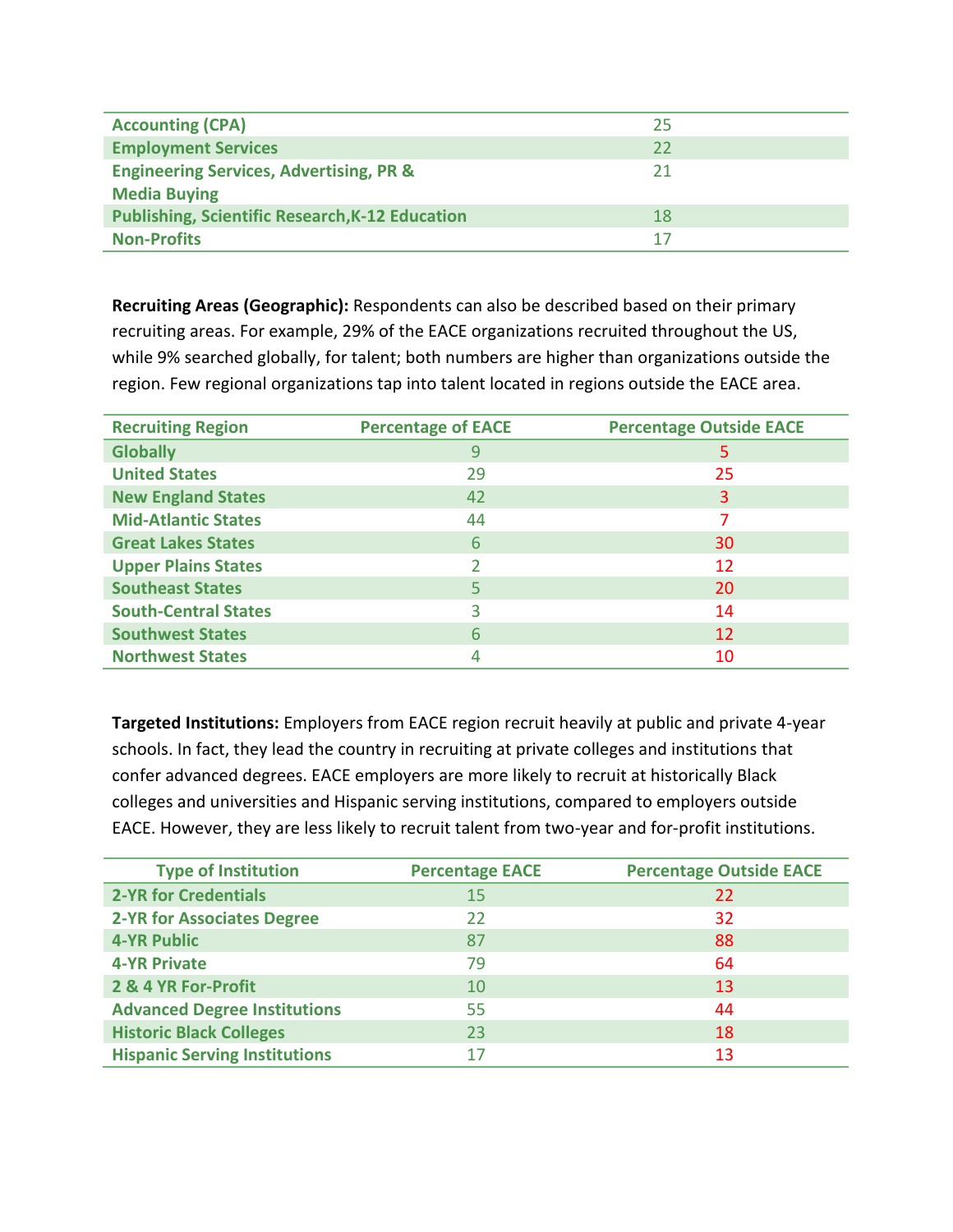**Core Campuses:** Companies and organizations within EACE target more core schools for their recruiting efforts than organizations located outside the region. On average, EACE employers have 14 core schools per organization (median is six schools). A few organizations do not have core institutions while some may consider has many as 400 institutions in their core recruiting group. The following table shows the number of core schools EACE employers focus on by size of company. The average is strongly influenced by the few schools that recruit at several hundred schools a year. The more appropriate number would be the median core schools, as the majority of the sample is clustered around this figure. In general, organizations concentrated on three to nine schools, increasing with the size of the organization. EACE organizations tend to visit five to 10 campuses, depending on size. Compared to other regions, EACE employers, especially very small and fast growth companies, target about the same number of core schools while small and medium size organizations actually recruit at more core schools. Large organizations average 26 core schools but the median is 10; both higher than in other regions.

| <b>Size Category</b> | <b>Basic Statistical Descriptors for Core Schools</b> |
|----------------------|-------------------------------------------------------|
| <b>Very Small</b>    | Average 8(8)                                          |
|                      | Median $5(3)$                                         |
|                      | Range 1 to 75 (1 to 250)                              |
| <b>Fast Growth</b>   | Average 9 (8)                                         |
|                      | Median $5(4)$                                         |
|                      | Range 0 to 125 (0 to 300)                             |
| <b>Small</b>         | Average 15 (9)                                        |
|                      | Median 7(5)                                           |
|                      | Range 1 to 252 (0 to 400)                             |
| <b>Medium</b>        | Average 21 (12)                                       |
|                      | Median $10(6)$                                        |
|                      | Range 0 to 400 (0 to 300)                             |
| Large                | Average 26 (19)                                       |
|                      | Median 10 (9)                                         |
|                      | Range 1 to 250 (0 to 400)                             |

**Recruiting Strategies:** Employers have a number of recruiting strategies that they can utilize to identify and recruit college talent. Even though EACE employers target more core schools, they do not necessarily use on-campus recruiting strategies at a higher level than employers outside the region. While the number participating in campus career fairs is the same, fewer visit campus to make presentations, interview on-campus, and connect with faculty. Where EACE employers stand out is their involvement in internship and co-op programs. The most striking difference between EACE employers and the rest of the country is the use of social media, where EACE employers utilize social media at a significantly higher rate than elsewhere.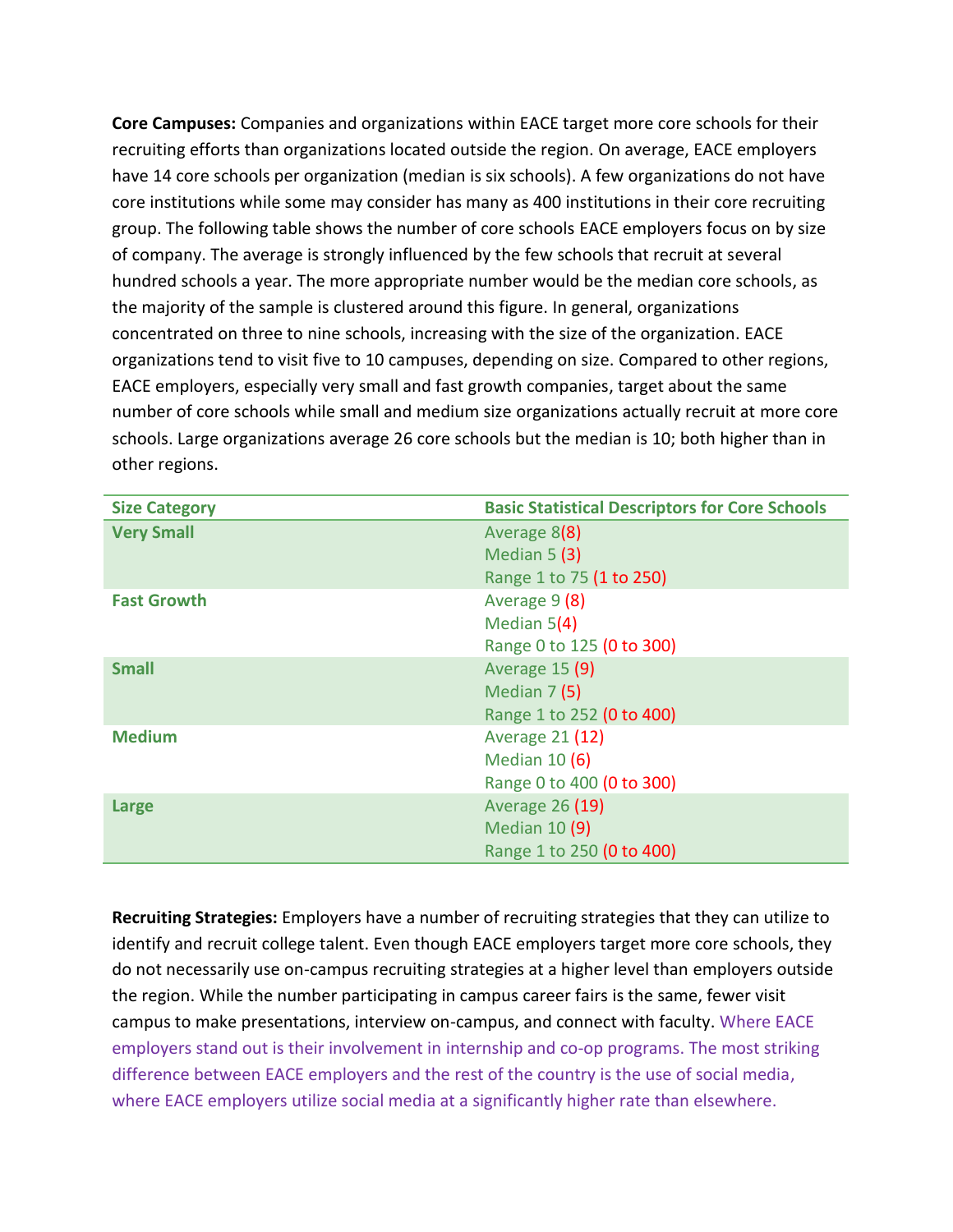Another strategy that EACE employers utilize to a greater extent than other regions is the use of alumni to develop relations with campus.

| <b>Recruiting Strategy</b>            | <b>Percentage EACE</b> | <b>Percentage Outside EACE</b> |
|---------------------------------------|------------------------|--------------------------------|
| <b>On-Campus Presentations</b>        | 38                     | 41                             |
| <b>On-Campus Interviews</b>           | 30                     | 34                             |
| <b>On-Campus Career Fairs</b>         | 54                     | 54                             |
| <b>On-Campus Resume Referral</b>      | 43                     | 41                             |
| <b>System</b>                         |                        |                                |
| <b>On-Campus Faculty</b>              | 36                     | 37                             |
| <b>Connections</b>                    |                        |                                |
| <b>On-Campus Web-based</b>            | 79                     | 80                             |
| <b>Employment System</b>              |                        |                                |
| <b>Internships and Co-ops &amp;</b>   | 66                     | 60                             |
| <b>Other Programs for</b>             |                        |                                |
| <b>Professional Experience</b>        |                        |                                |
| <b>Organization's Web Portal</b>      | 68                     | 68                             |
| <b>Employees and Alumni</b>           | 51                     | 48                             |
| <b>Connections</b>                    |                        |                                |
| <b>Job Fairs - Off-Campus (Can</b>    | 23                     | 26                             |
| <b>Still be University-Sponsored)</b> |                        |                                |
| <b>Targeted Job Fairs</b>             | 22                     | 22                             |
| <b>National Web-based</b>             | 54                     | 48                             |
| <b>Employment Service Provider</b>    |                        |                                |
| <b>State &amp; Local Job Boards</b>   | 34                     | 26                             |
| <b>Ads in Professional Outlets</b>    | 30                     | 33                             |
| <b>Consultants</b>                    | 22                     | 20                             |
| <b>Social Media (all forms)</b>       | 34                     | 27                             |

**College Labor Market Outlook:** Before providing their actual hiring targets for the year, respondents were asked their perception of the college labor market (overall and then for their industry) on a scale that ranged from 1 = Poor to 5 = Excellent. Overall, EACE employers believe the overall college labor market is **FAIR** (mean 2.07) which is a higher rating than employers from outside EACE. They are more positive about their hiring in their industry sector and within the EACE region with a **FAIR** to **GOOD** rating (mean 2.57). These employers are the most positive about the hiring outlook at the time the survey was administered.

**Hiring Intentions for 2010-2011:** Entering the 2010-2011 academic year, approximately 74% of EACE organizations (69% outside the region) had hired a new college graduate the previous academic year. Based on their expectations this year, 36% of EACE have definite plans to hire college graduates.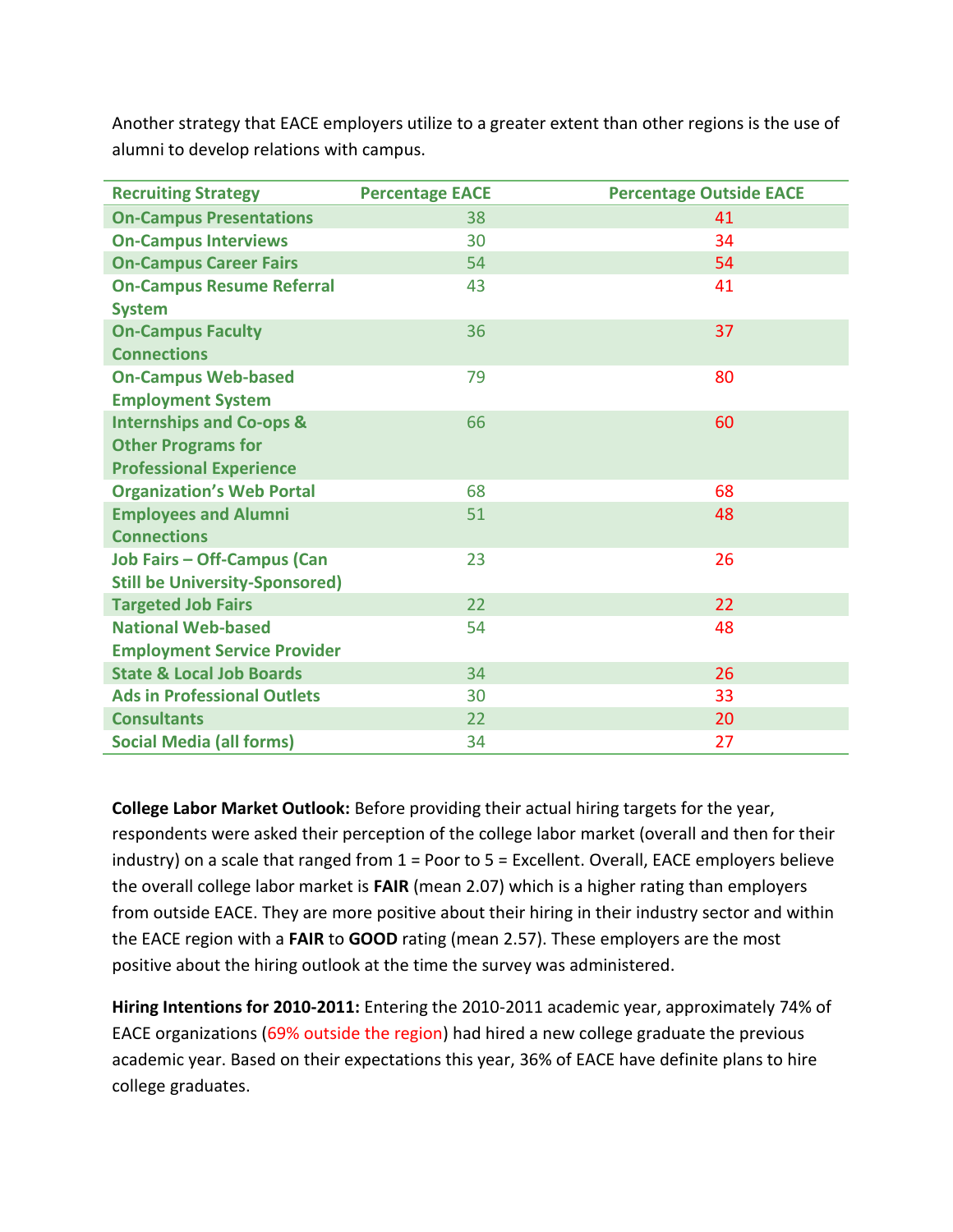| <b>Intentions</b>                   | <b>Percentage of EACE</b> | <b>Percentage Outside EACE</b> |
|-------------------------------------|---------------------------|--------------------------------|
| <b>Definitely Will Hire</b>         | 36                        | 31                             |
| <b>Preliminary Plans to Hire</b>    | フ3                        | 19                             |
| <b>Uncertain Would Like to Hire</b> | 30                        | 36                             |
| <b>Will Not Hire</b>                |                           | 13                             |

Uncertainty about the economy is prevalent in these hiring plans. Among employers who hired last year, 26% are uncertain about hiring this year. Among those who did not hire last year, uncertainty is 44%. Among the ACE regions, uncertainty is lower among employers from EACE.

| <b>Hiring Last Year</b> | <b>Definitely Hire</b> | Preliminary<br><b>Plans</b> | <b>Uncertain</b> | <b>Will Not Hire</b> |
|-------------------------|------------------------|-----------------------------|------------------|----------------------|
| <b>YES</b>              | 45 (42)                | 25(20)                      | 26(33)           | 4(5)                 |
| <b>NO</b>               | 9 (7)                  | 17(17)                      | 44 (45)          | 30(32)               |

**Hiring Targets for 2010-2011:** The following hiring projects are based on the complete information provided by 656 employers. Bachelor hiring is increasing strongly this year with a 15% improvement over last year. This increase leads the nation. MBA hiring also appears to be improving with an increase of 10%. Within EACE, hiring will contract for 2-year college graduates (both credentialed and associate degree), masters and professional degrees.

| <b>Degree Level</b> | <b>Average Hires 09-10</b> | <b>Average Hires</b><br><b>Expected 10-11</b> | <b>Percentage Change</b><br><b>Year Over Year</b> |
|---------------------|----------------------------|-----------------------------------------------|---------------------------------------------------|
| <b>Credentials</b>  | 8.5                        | 7.7                                           | $-21$                                             |
| <b>Associate</b>    | 8.6                        | 6.7                                           | $-22$                                             |
| <b>Bachelor</b>     | 19.5                       | 22.5                                          | 15                                                |
| <b>MBA</b>          | 5.9                        | 6.5                                           | 10                                                |
| <b>Masters</b>      | 6.7                        | 6.1                                           | $-9$                                              |
| PhD                 | 3.4                        | 4.1                                           | 20                                                |
| <b>Professional</b> | 4.3                        | 3.8                                           | $-11$                                             |
| <b>Total Hires</b>  | 24.1                       | 26.3                                          | 9                                                 |

**Size of Company:** Size plays an important role in shaping the college labor market. Very small and fast growth employers will be increasing hiring at the bachelor's level with some aggressive hiring targets. Small organizations are concentrating on bachelor's degree talent with a slight improvement for MBAs. Medium size companies appear to be struggling at most degree levels with only modest gains at the bachelor's level and strong growth at the MBA. The largest companies are expecting a strong year for bachelor's and PhDs but less opportunities for masters and professional.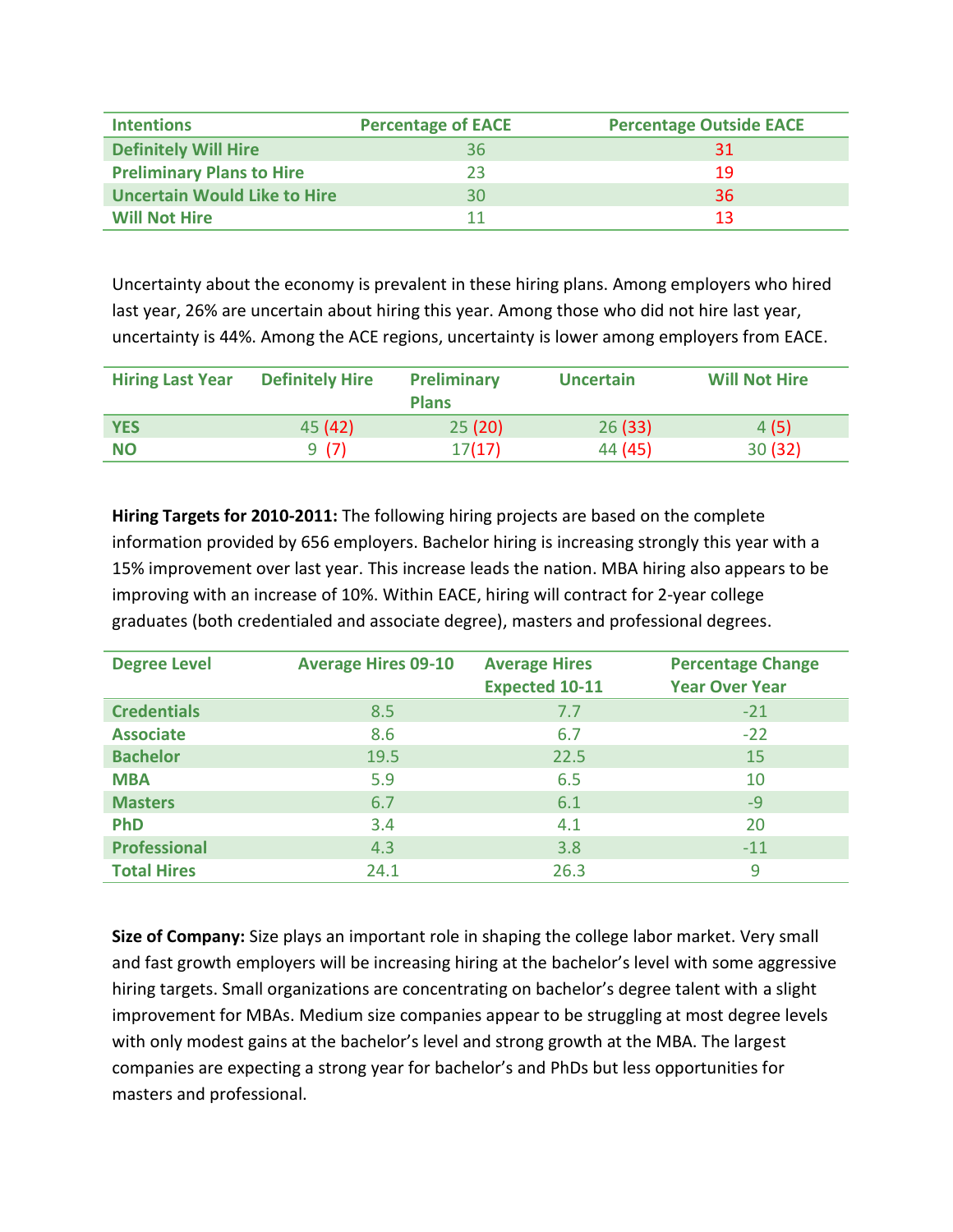# **Very Small (9 and Fewer Employees)**

| <b>Degree Level</b> | <b>Average Hires 09-10</b> | <b>Average Hires</b><br><b>Expected 10-11</b> | <b>Percentage Change</b><br><b>Year Over Year</b> |
|---------------------|----------------------------|-----------------------------------------------|---------------------------------------------------|
| <b>Bachelors</b>    |                            | 1.3                                           | 44                                                |
| <b>Masters</b>      |                            | 1.0                                           | >100                                              |

# **Fast Growth Companies (9 to 100 Employees)**

| <b>Degree Level</b> | <b>Average Hires 09-10</b> | <b>Average Hires</b><br><b>Expected 10-11</b> | <b>Percentage Change</b><br><b>Year over Year</b> |
|---------------------|----------------------------|-----------------------------------------------|---------------------------------------------------|
| <b>Credentials</b>  | 1.9                        | 2.6                                           | 37                                                |
| <b>Associates</b>   | 1.1                        | 2.3                                           | >100                                              |
| <b>Bachelors</b>    | 3.3                        | 3.9                                           | 18                                                |
| <b>MBA</b>          | 1.4                        | 2.5                                           | 78                                                |
| <b>Masters</b>      | 1.6                        | 1.9                                           | 19                                                |
| <b>PhDs</b>         | 2.5                        | 3.2                                           | 28                                                |
| <b>Professional</b> | 1.4                        | 1.0                                           | $-26$                                             |

# **Small Companies (101 to 500 Employees)**

| <b>Degree Level</b>         | <b>Average Hires 09-10</b> | <b>Average Hires</b><br><b>Expected 10-11</b> | <b>Percentage Change</b><br><b>Year over Year</b> |
|-----------------------------|----------------------------|-----------------------------------------------|---------------------------------------------------|
| <b>Credentials</b>          | 6.8                        | 6.9                                           |                                                   |
| <b>Associate</b>            | 13.9                       | 10.2                                          | $-26$                                             |
| <b>Bachelor</b>             | 23.0                       | 29.2                                          | 27                                                |
| <b>MBA</b>                  | 7.0                        | 7.2                                           |                                                   |
| <b>Masters</b>              | 4.4                        | 4.0                                           | $-9$                                              |
| <b>PHD</b>                  | 2.5                        | 2.3                                           | -8                                                |
| <b>Professional Degrees</b> | 4.5                        | 4.5                                           | <b>NC</b>                                         |

### **Medium Size Companies (501 to 3999 Employees)**

| <b>Degree Level</b>         | <b>Average Hires 09-10</b> | <b>Average Hires</b><br><b>Expected 10-11</b> | <b>Percentage Change</b><br><b>Year over Year</b> |
|-----------------------------|----------------------------|-----------------------------------------------|---------------------------------------------------|
| <b>Credentials</b>          | 16.4                       | 6.5                                           | $-2100$                                           |
| <b>Associate</b>            | 13.1                       | 9.0                                           | $-32$                                             |
| <b>Bachelor</b>             | 26.5                       | 27.6                                          | 4                                                 |
| <b>MBA</b>                  | 5.0                        | 5.7                                           | 14                                                |
| <b>Masters</b>              | 9.7                        | 7.4                                           | $-24$                                             |
| <b>PHD</b>                  | 2.3                        | 2.1                                           | $-9$                                              |
| <b>Professional Degrees</b> | 3.4                        | 3.2                                           | -6                                                |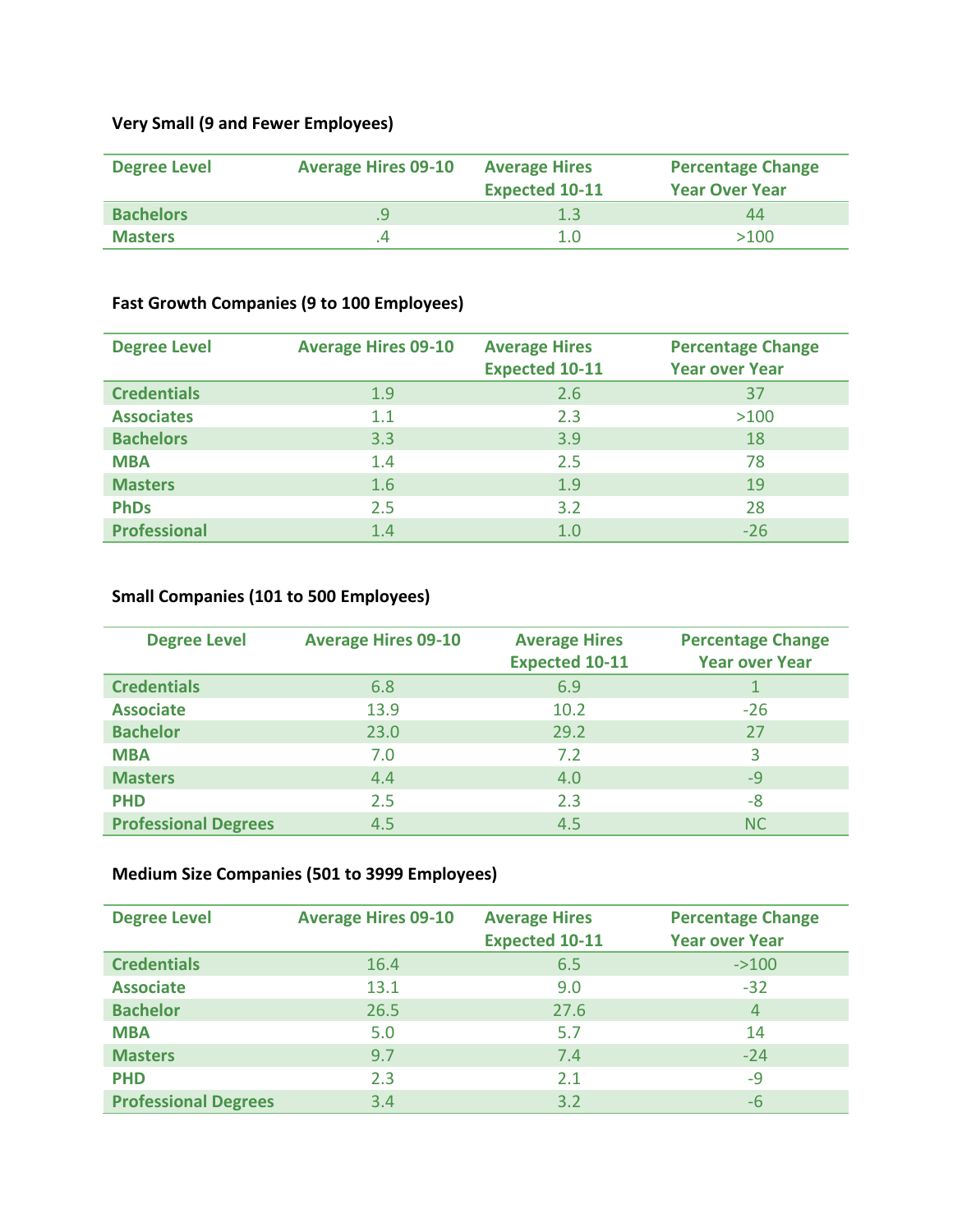#### **Large Companies (More than 4000 Employees)**

| <b>Degree Level</b>         | <b>Average Hires 09-10</b> | <b>Average Hires</b><br><b>Expected 10-11</b> | <b>Percentage Change</b><br><b>Year over Year</b> |
|-----------------------------|----------------------------|-----------------------------------------------|---------------------------------------------------|
| <b>Bachelor</b>             | 58.0                       | 66.1                                          | 14                                                |
| <b>MBA</b>                  | 11.2                       | 11.3                                          |                                                   |
| <b>Masters</b>              | 17.5                       | 16.1                                          | -8                                                |
| <b>PHD</b>                  | 6.3                        | 8.6                                           | 36                                                |
| <b>Professional Degrees</b> | 9.9                        | 8.3                                           | $-16$                                             |

**Economic Sectors:** Hiring targets have been provided for the economic sectors, grouped by degree level. Sectors have only been included if sufficient responses were provided by respondents to produce reliable results. Please remember that, at some degree levels, some of the sectors may be represented by only 10 to 20 employers. Small numbers can produce sharp swings that may not be representative of the entire sector within this region.

#### **Credential Hiring**

| <b>Economic Sector</b> | <b>Average Hires 09-10</b> | <b>Average Hires</b><br><b>Expected 10-11</b> | <b>Percentage Change</b><br><b>Year over Year</b> |
|------------------------|----------------------------|-----------------------------------------------|---------------------------------------------------|
| <b>Manufacturing</b>   | 19.4                       | 3.6                                           | $> -100$                                          |
| <b>Health Services</b> | 7.6                        | 8.6                                           | 13                                                |
| <b>Non-Profit</b>      | 4.0                        | 4.7                                           |                                                   |

#### **Two-year Associate Degree**

| <b>Economic Sector</b>                                  | <b>Average Hires 09-10</b> | <b>Average Hires</b><br><b>Expected 10-11</b> | <b>Percentage Change</b><br><b>Year over Year</b> |
|---------------------------------------------------------|----------------------------|-----------------------------------------------|---------------------------------------------------|
| <b>Construction</b>                                     | 3.7                        | 10.7                                          | >100                                              |
| <b>Manufacturing</b>                                    | 5.7                        | 3.9                                           | $-31$                                             |
| <b>Finance &amp; Insurance</b>                          | 6.7                        | 7.7                                           | 15                                                |
| <b>Professional &amp;</b><br><b>Scientific Services</b> | 6.1                        | 6.5                                           |                                                   |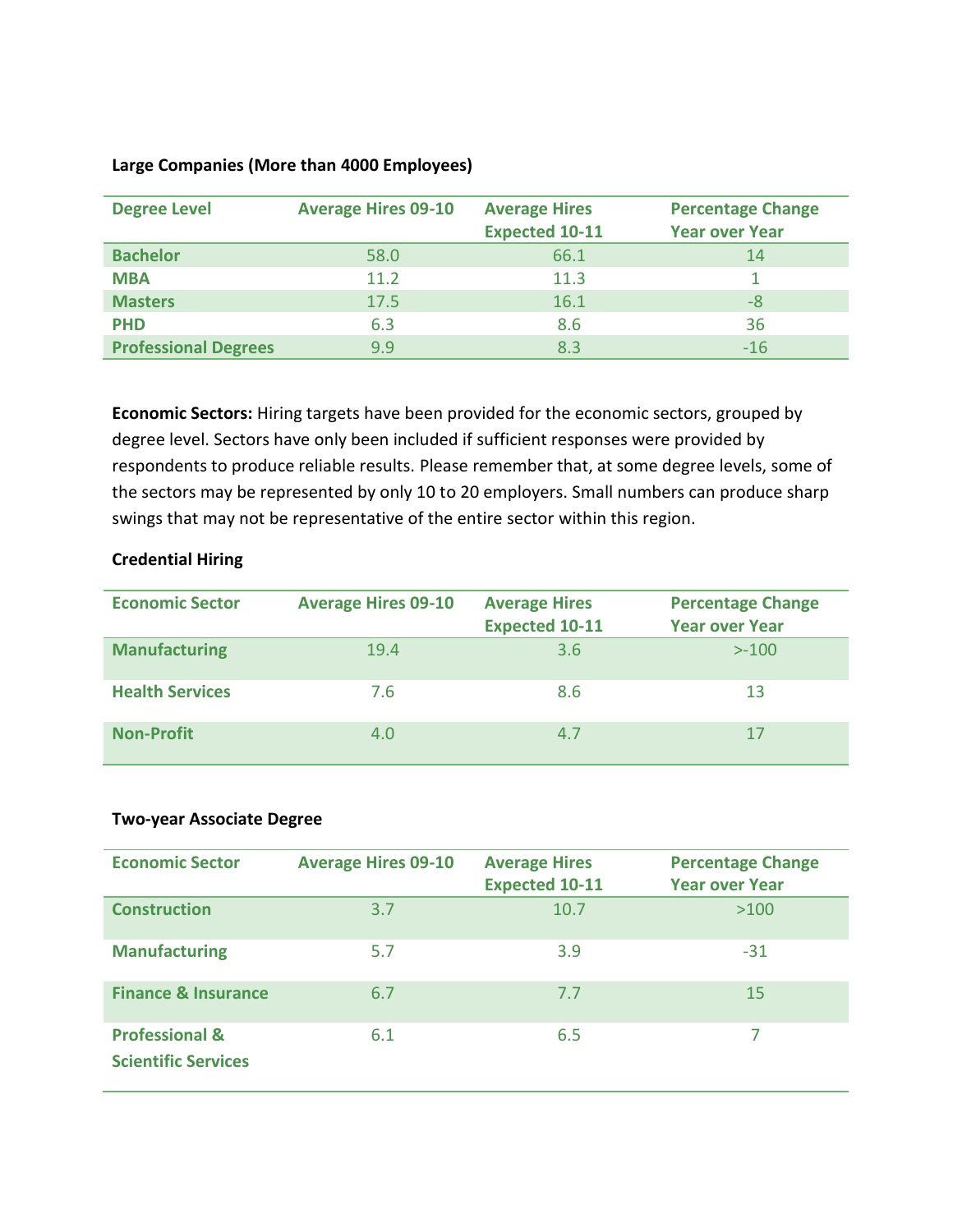| <b>Administrative</b><br><b>Services</b> | 10.9 | 12.1 | 11       |
|------------------------------------------|------|------|----------|
| <b>Health Services</b>                   | 11.9 | 4.9  | $> -100$ |
| <b>Non-profit</b>                        | 19.4 | 3.7  | $> -100$ |

# **Bachelor's Degree**

| <b>Economic Sector</b>                                  | <b>Average Hires 09-10</b> | <b>Average Hires</b><br><b>Expected 10-11</b> | <b>Percentage Change</b><br><b>Year over Year</b> |
|---------------------------------------------------------|----------------------------|-----------------------------------------------|---------------------------------------------------|
| <b>Construction</b>                                     | 24.7                       | 29.2                                          | 18                                                |
| <b>Manufacturing</b>                                    | 19.9                       | 17.4                                          | $-12$                                             |
| <b>Wholesale</b>                                        | 4.7                        | 6.7                                           | 42                                                |
| <b>Retail</b>                                           | 11.8                       | 13.2                                          | 13                                                |
| <b>Transportation</b>                                   | 48.9                       | 66.4                                          | 36                                                |
| <b>Information Services</b>                             | 3.1                        | 3.7                                           | 19                                                |
| <b>Finance &amp; Insurance</b>                          | 32.6                       | 35.5                                          | 9                                                 |
| <b>Real Estate/Leasing</b>                              | 22.5                       | 29.5                                          | 31                                                |
| <b>Professional &amp;</b><br><b>Scientific Services</b> | 11.7                       | 16.1                                          | 38                                                |
| <b>Administrative</b><br><b>Services</b>                | 42.5                       | 53.5                                          | 26                                                |
| <b>Education</b>                                        | 39.2                       | 44.0 (preliminary)                            | 12                                                |
| <b>Health Services</b>                                  | 14.3                       | 11.8                                          | $-17$                                             |
| <b>Arts &amp; Entertainment</b>                         | 4.6                        | 7.3                                           | 59                                                |
| <b>Non-profits</b>                                      | 6.3                        | 8.3                                           | 31                                                |
| <b>Government</b>                                       | 41.9                       | 46.7                                          | 11                                                |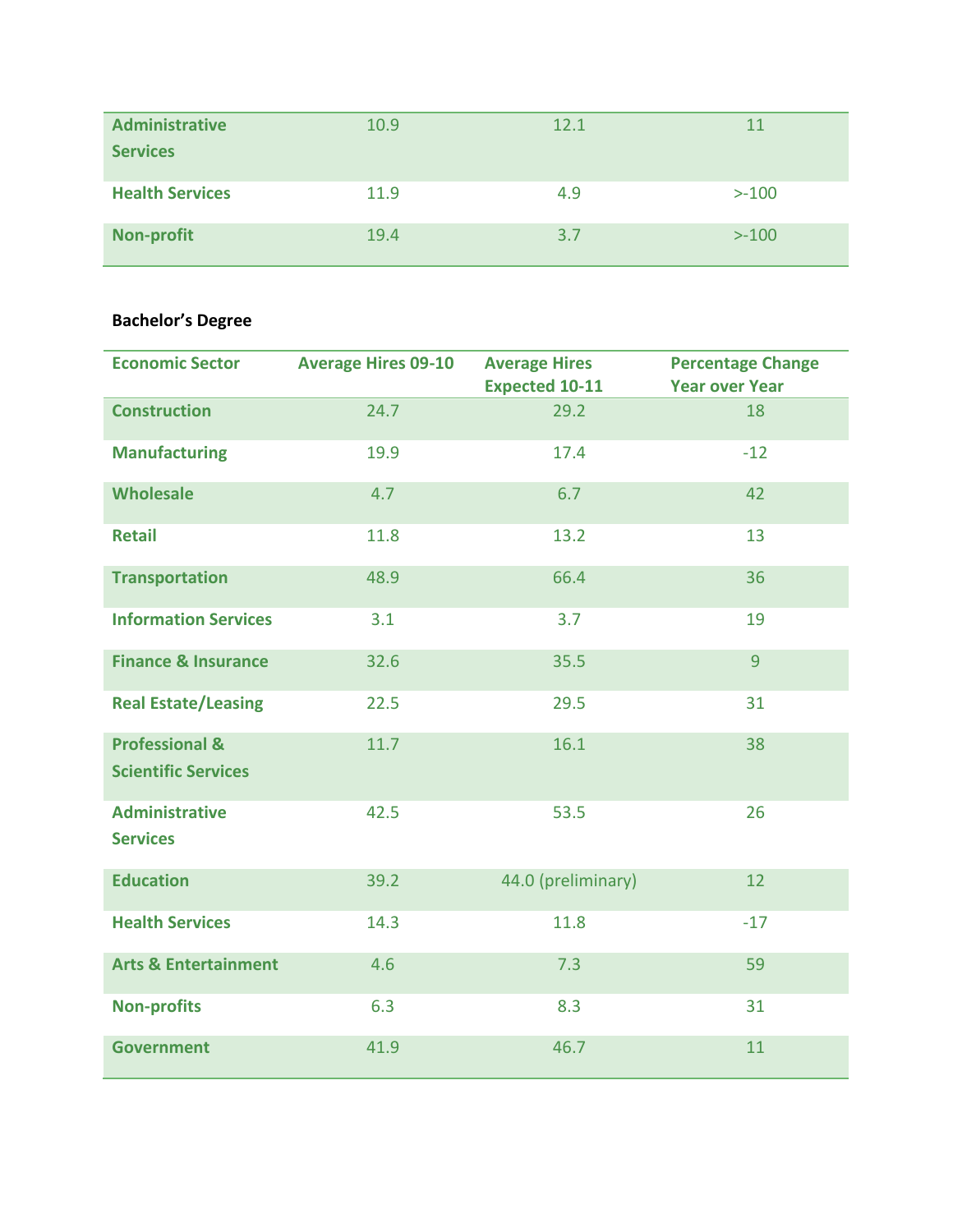#### **MBA**

| <b>Economic Sector</b>                                  | <b>Average Hires 09-10</b> | <b>Average Hires</b><br><b>Expected 10-11</b> | <b>Percentage Change</b><br><b>Year over Year</b> |
|---------------------------------------------------------|----------------------------|-----------------------------------------------|---------------------------------------------------|
| <b>Manufacturing</b>                                    | 5.9                        | 4.2                                           | $-29$                                             |
| <b>Finance &amp; Insurance</b>                          | 15.3                       | 18.4                                          | 6                                                 |
| <b>Professional &amp;</b><br><b>Scientific Services</b> | 2.5                        | 3.3                                           | 32                                                |
| <b>Government</b>                                       | 6.3                        | 7.2                                           | 14                                                |

#### **Masters**

| <b>Economic Sector</b>         | <b>Average Hires 09-10</b> | <b>Average Hires</b><br><b>Expected 10-11</b> | <b>Percentage Change</b><br><b>Year over Year</b> |
|--------------------------------|----------------------------|-----------------------------------------------|---------------------------------------------------|
| <b>Manufacturing</b>           | 8.4                        | 7.4                                           | $-12$                                             |
| <b>Information Services</b>    | 2.3                        | 1.3                                           | $-43$                                             |
| <b>Finance &amp; Insurance</b> | 6.0                        | 4.4                                           | $-27$                                             |
| <b>Professional &amp;</b>      | 5.5                        | 5.4                                           | <b>NC</b>                                         |
| <b>Scientific Services</b>     |                            |                                               |                                                   |
| <b>Education</b>               | 11.6                       | 8.6 (preliminary)                             | $-26$                                             |
| <b>Health Services</b>         | 7.3                        | 5.1                                           | $-25$                                             |
| <b>Non-profit</b>              | 1.6                        | 1.4                                           | $-12$                                             |
| <b>Government</b>              | 11.0                       | 13.0                                          | 18                                                |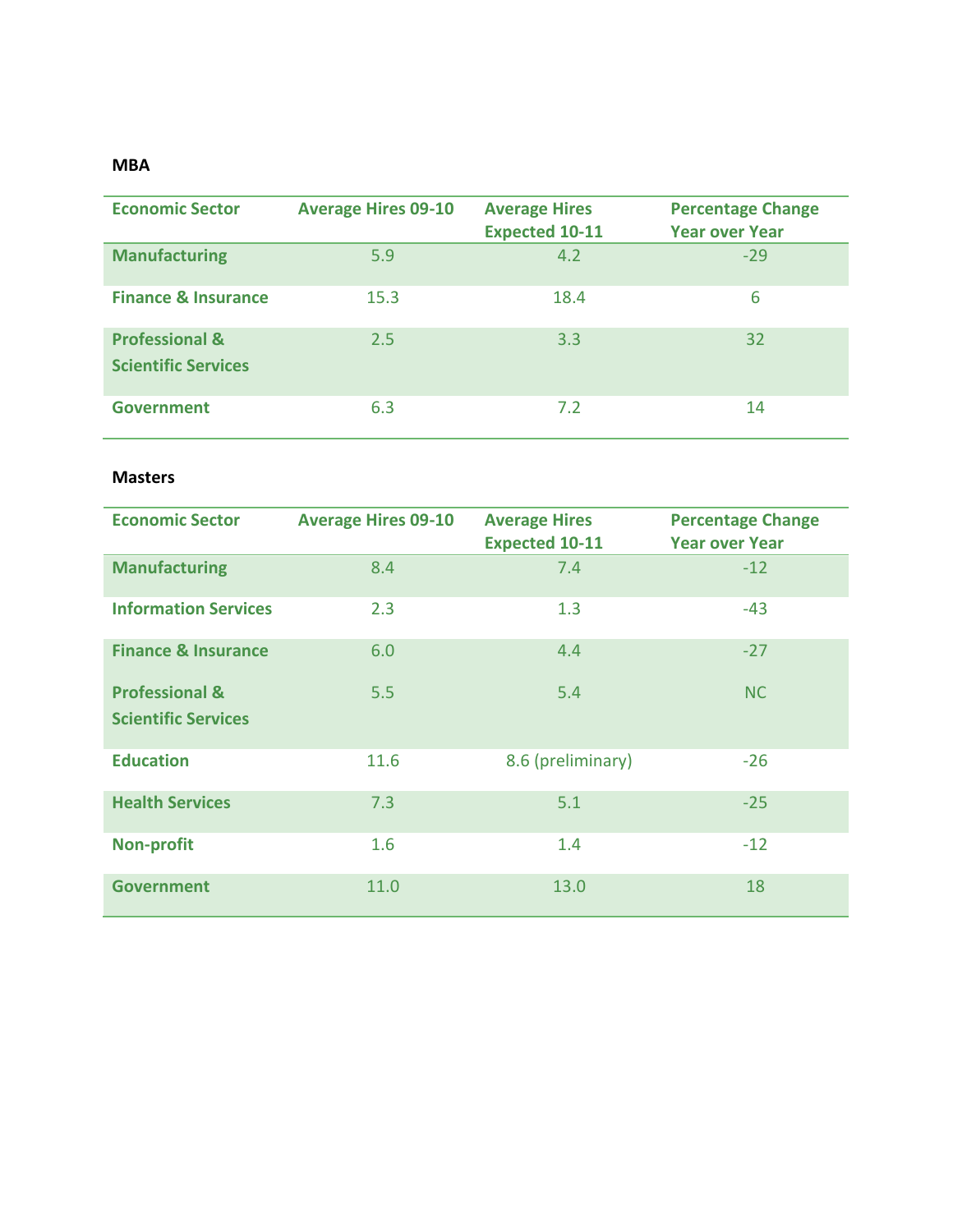#### **PhD**

| <b>Economic Sector</b>                                  | <b>Average Hires 09-10</b> | <b>Average Hires</b><br><b>Expected 10-11</b> | <b>Percentage Change</b><br><b>Year over Year</b> |
|---------------------------------------------------------|----------------------------|-----------------------------------------------|---------------------------------------------------|
| <b>Manufacturing</b>                                    | 6.1                        | 12.1                                          | 98                                                |
| <b>Professional &amp;</b><br><b>Scientific Services</b> | 2.3                        | 3.5                                           | 52                                                |
| Government                                              | 4.0                        | 3.4                                           | 15                                                |

#### **Professional Degrees**

| <b>Economic Sector</b>                                  | <b>Average Hires 09-10</b> | <b>Average Hires</b><br><b>Expected 10-11</b> | <b>Percentage Change</b><br><b>Year over Year</b> |
|---------------------------------------------------------|----------------------------|-----------------------------------------------|---------------------------------------------------|
| <b>Professional &amp;</b><br><b>Scientific Services</b> | 2.1                        | 1.7                                           | $-19$                                             |
| <b>Health Services</b>                                  | 5.8                        | 6.4                                           | 10                                                |

**The Extremes:** In the national analysis the distribution of hiring change year over year showed that an outlier group was aggressively hiring compared to the remaining employers. A similar check was conducted on the EACE sample. We looked at the distribution from two perspectives at the bachelor's level. The first was percentage change from last year. In this case, we identified outliers at the positive end while at the negative end they were harder to see. The following histogram illustrates this distribution. The change analysis presents a problem in that the calculation excludes companies that did not hire last year but are hiring this year (cannot divide by zero). The second method looks at the difference between yearly hiring. In examining the difference between years, we found outliers but the diagram is harder to read, so it is not included here.

*This figure shows the distribution of the percentage change in hiring year over year for EACE employers who responded in 2010-2011.*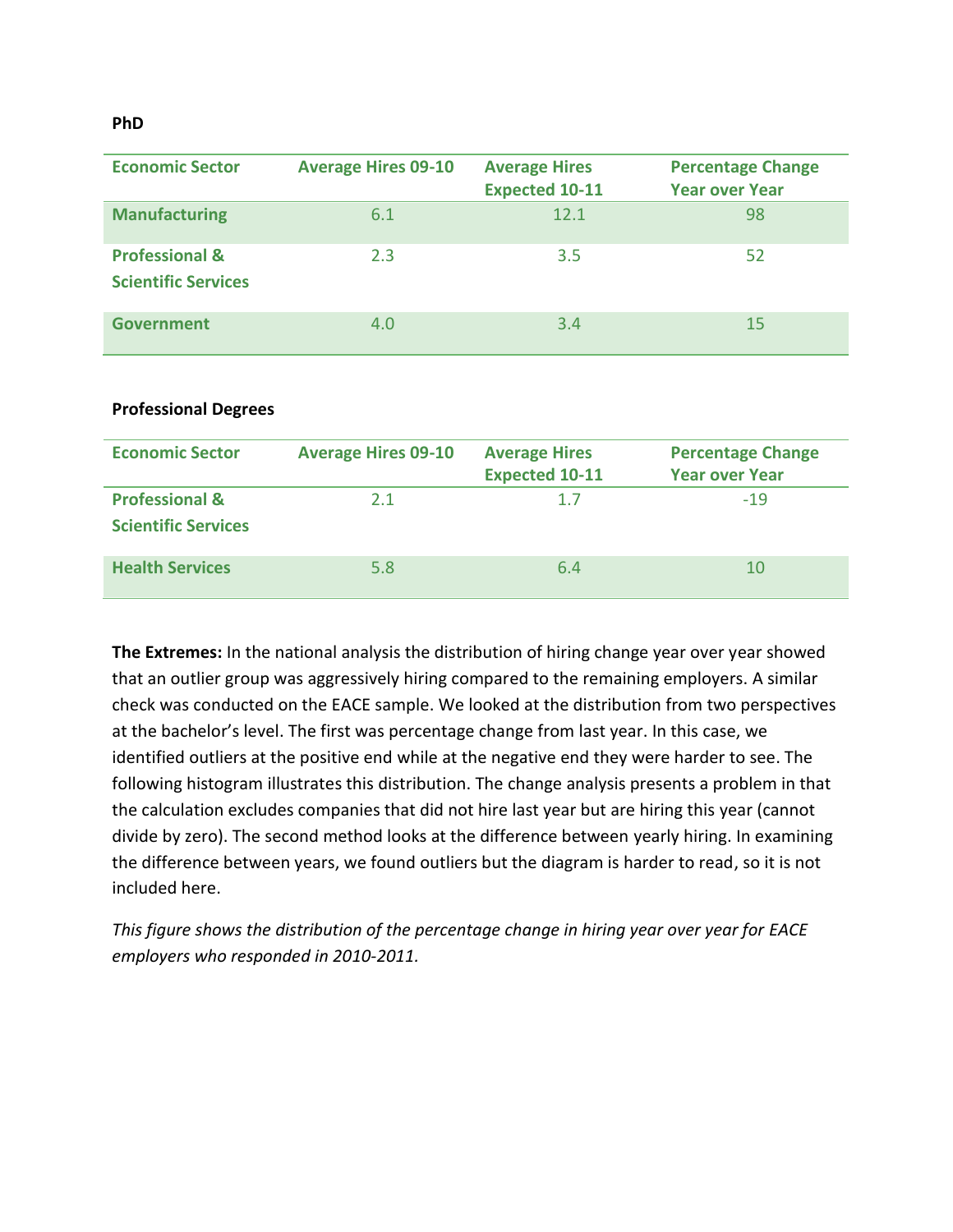

EACE is different than the other regions in that it has numerous outliers on the positive side that are one, two, and even three standard deviations from the mean. EACE also has several groups of employers that are continuing to shrink the number of employment opportunities compared to last year. The change year over year analysis revealed that 37% would be reducing their hiring targets, 33% would remain the same, and 30% would increase hiring. The positive outliers (50 companies) expect to increase hiring by 150% (nearly tripling their workforce) while those at the other end (50 companies) are decreasing their hiring targets by 82%. The difference analysis (which included more employers) showed 30% reducing their hiring, 27% holding hiring to last year's level, and 43% increasing their hires from last year. Positive outliers in this group expect to increase hiring 41%, while those reducing hires will do so by 51%. The following table summarizes this information.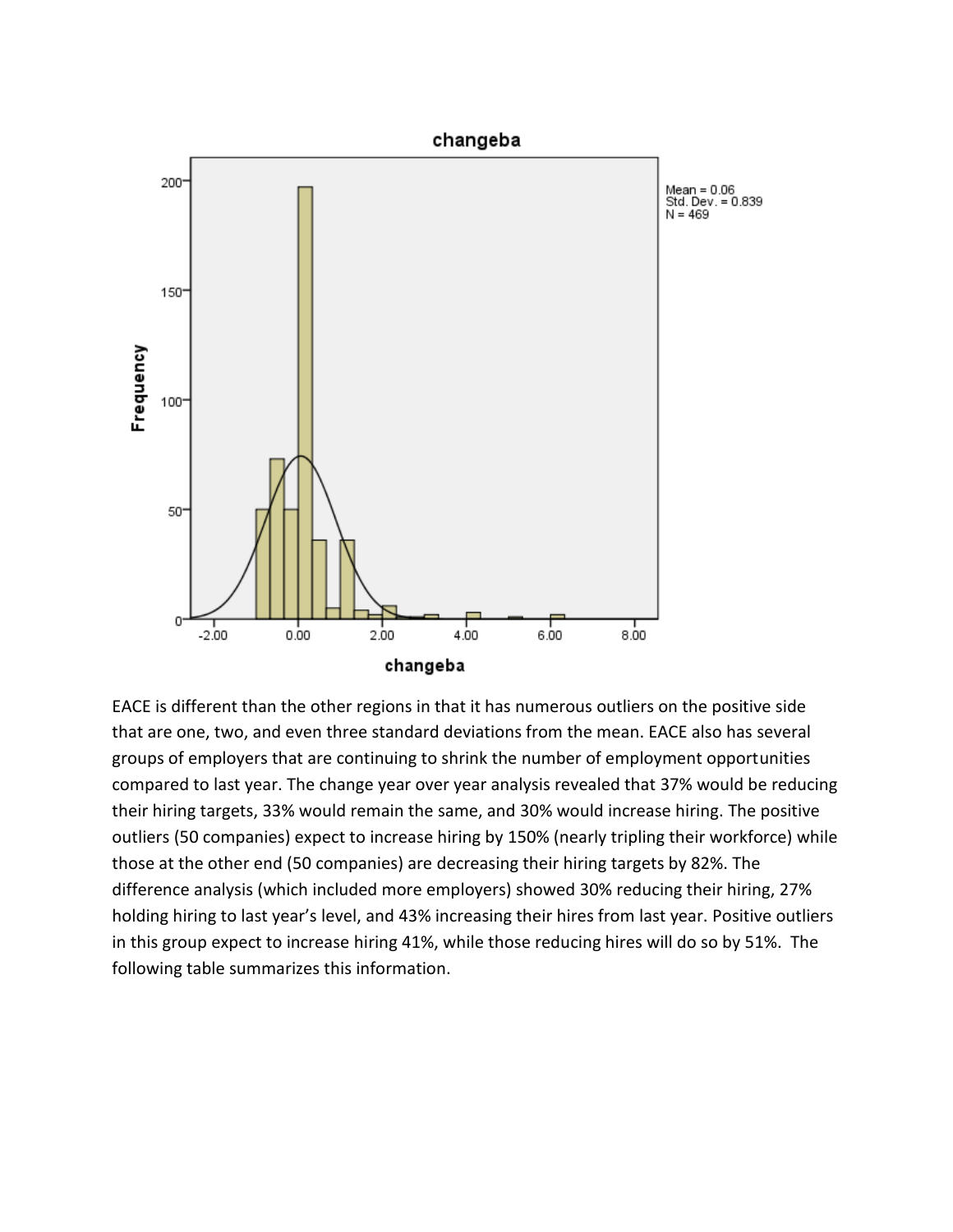| <b>Group</b>                                                           | <b>Average Bachelor</b><br><b>Hires 09-10</b> | <b>Average Bachelor</b><br><b>Hires Expected 10-11</b> | <b>Percentage Change</b><br><b>Year over Year</b> |
|------------------------------------------------------------------------|-----------------------------------------------|--------------------------------------------------------|---------------------------------------------------|
| <b>Positive outliers:</b><br><b>Change Year over</b><br>Year           | 6.5                                           | 16.1                                                   | 148                                               |
| <b>Positive Outliers:</b><br><b>Difference Between</b><br><b>Years</b> | 91.3                                          | 128.6                                                  | 41                                                |
| <b>Negative Outliers:</b><br><b>Change Year over</b><br>Year           | 7.9                                           | 1.4                                                    | $-82$                                             |
| <b>Negative Outliers:</b><br><b>Difference Between</b><br><b>Years</b> | 25.9                                          | 12.6                                                   | $-51$                                             |

**Who are EACE Seeking for Their Talent Pool?** EACE employers are heavily recruiting communications, computer science, and a mix of business majors (accounting, finance, and marketing). EACE employers are seeking all types of majors as 39% indicated that they sought "all majors" (highest amongst the four regional ACES). EACE employers include a mix of liberal arts majors in the talent pool.

| <b>Majors</b>                                            | <b>Percentage of Employers Seeking</b> |
|----------------------------------------------------------|----------------------------------------|
| <b>All Majors (No Specific Major Specified)</b>          | 39                                     |
| <b>All Technical Majors (Engineering and</b>             | 24                                     |
| <b>Computer Science, Major Not Specified)</b>            |                                        |
| <b>All Business Majors (Specific Major Not</b>           | 27                                     |
| Specified)                                               |                                        |
| <b>All Liberal Arts (No Specific Major Specified)</b>    | 18                                     |
|                                                          |                                        |
| <b>Accounting &amp; Finance &amp; Marketing</b>          | 24                                     |
| <b>Computer Science</b>                                  | 20                                     |
| <b>Communications</b>                                    | 19                                     |
| <b>Economics</b>                                         | 18                                     |
| <b>Public Relations &amp; Computer Programming &amp;</b> | 17                                     |
| <b>ComputerInfoSystm</b>                                 |                                        |
| <b>InfoSystms &amp; MIS (Computer Science)</b>           | 16                                     |
| <b>MIS (Business) &amp; English</b>                      | 14                                     |
| <b>Psychology &amp; Human Resources</b>                  | 13                                     |
| <b>MBA</b>                                               | 23                                     |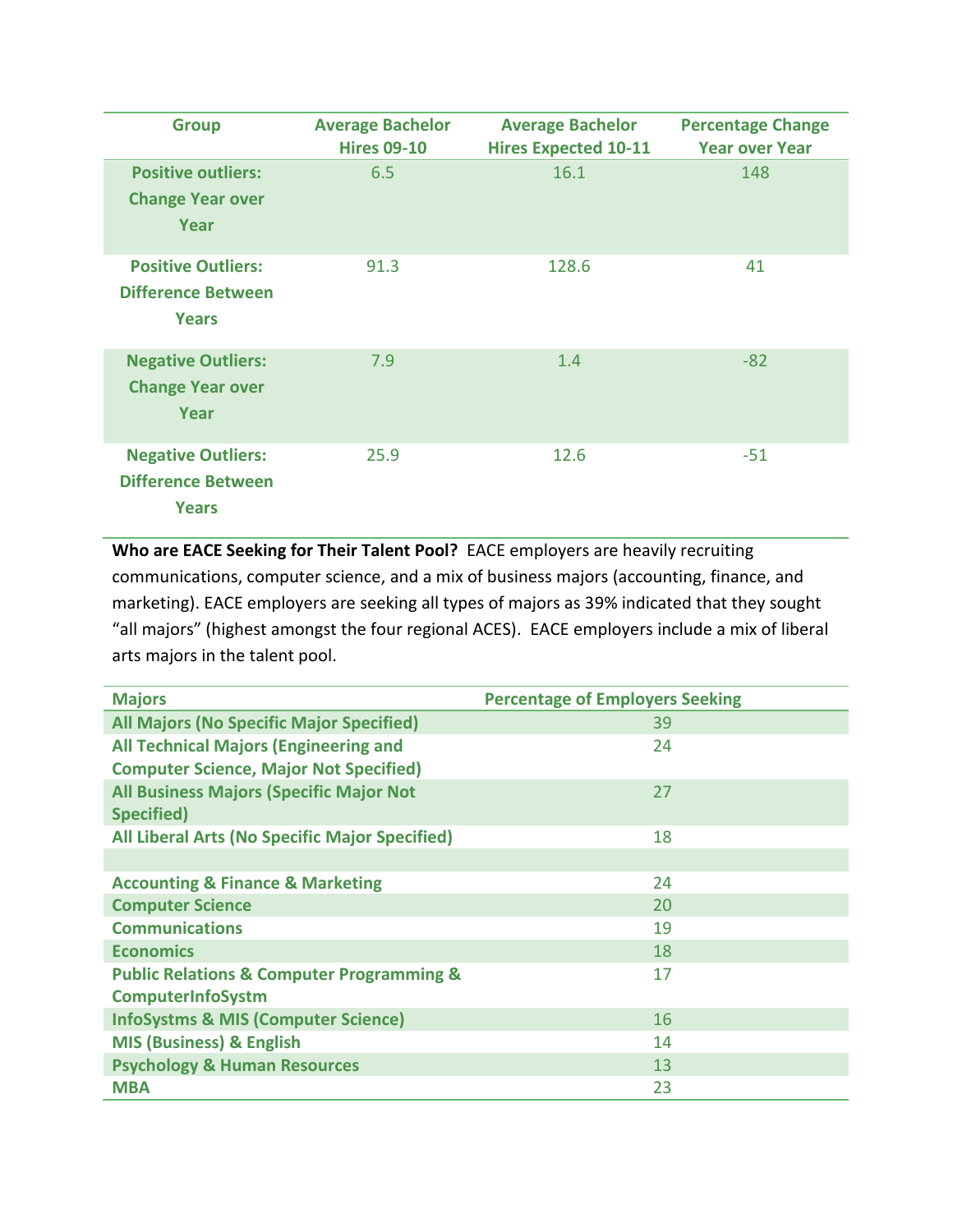**Types of Positions Being Filled:** Listed below are the top positions that EACE employers expect to fill with new college hires this year.

| <b>Type of Position</b>                                   | <b>Percentage of Employers Filling this Position</b> |
|-----------------------------------------------------------|------------------------------------------------------|
| <b>Accounting</b>                                         | 22                                                   |
| <b>Administrative Services &amp; Marketing</b>            | 21                                                   |
| <b>Sales</b>                                              | 19                                                   |
| <b>Computer Services</b>                                  | 17                                                   |
| <b>Business Services &amp; Customer Services</b>          | 16                                                   |
| <b>Consulting Services &amp; Information Services</b>     | 14                                                   |
| <b>Management Training &amp; Financial Services &amp;</b> | 13                                                   |
| <b>Human Resources &amp; Media</b>                        |                                                      |
| <b>Educational Services &amp; Project Management</b>      | 11                                                   |

**Starting Salaries:** The following list of starting salaries by academic discipline is not complete. We have only included salaries where 30 or more companies have provided their salary information.

#### **Associate Level**

| <b>Degree</b>                                           | <b>Average Starting Salary (\$)</b> | Salary Range (\$) |
|---------------------------------------------------------|-------------------------------------|-------------------|
| <b>All Business Majors</b>                              | 34,500                              | $15 - 65K$        |
| <b>All Technical &amp; Engineering</b><br><b>Majors</b> | 43,513                              | $27 - 78K$        |
| <b>All Computer Science &amp; IT</b>                    | 42,109                              | $25 - 78K$        |
| <b>Nursing</b>                                          | 40,287                              | $25 - 60K$        |
| <b>All Other Majors</b>                                 | 30,701                              | $22 - 45K$        |

#### **Bachelor Level**

| <b>Degree</b>                 | <b>Average Starting Salary (\$)</b> | Salary Range (\$) |
|-------------------------------|-------------------------------------|-------------------|
| <b>Aerospace</b>              | 46,591                              | $27 - 70K$        |
| <b>Chemical Engineering</b>   | 49,148                              | $27.5 - 70K$      |
| <b>Civil Engineering</b>      | 46,572                              | $27.5 - 60K$      |
| <b>Computer Engineering</b>   | 51,125                              | $27.5 - 75K$      |
| <b>Electrical Engineering</b> | 53,322                              | $27.5 - 82K$      |
| <b>Industrial Engineering</b> | 48,605                              | $27.5 - 75K$      |
| <b>Mechanical Engineering</b> | 52,578                              | $27.5 - 82K$      |
| <b>All Other Engineers</b>    | 48, 928                             | $25 - 84K$        |
| <b>Computer Science</b>       | 50,015                              | $25 - 85K$        |
| <b>Computer Programming</b>   | 51,566                              | $25 - 84K$        |
| <b>Software Development</b>   | 51,835                              | $25 - 70K$        |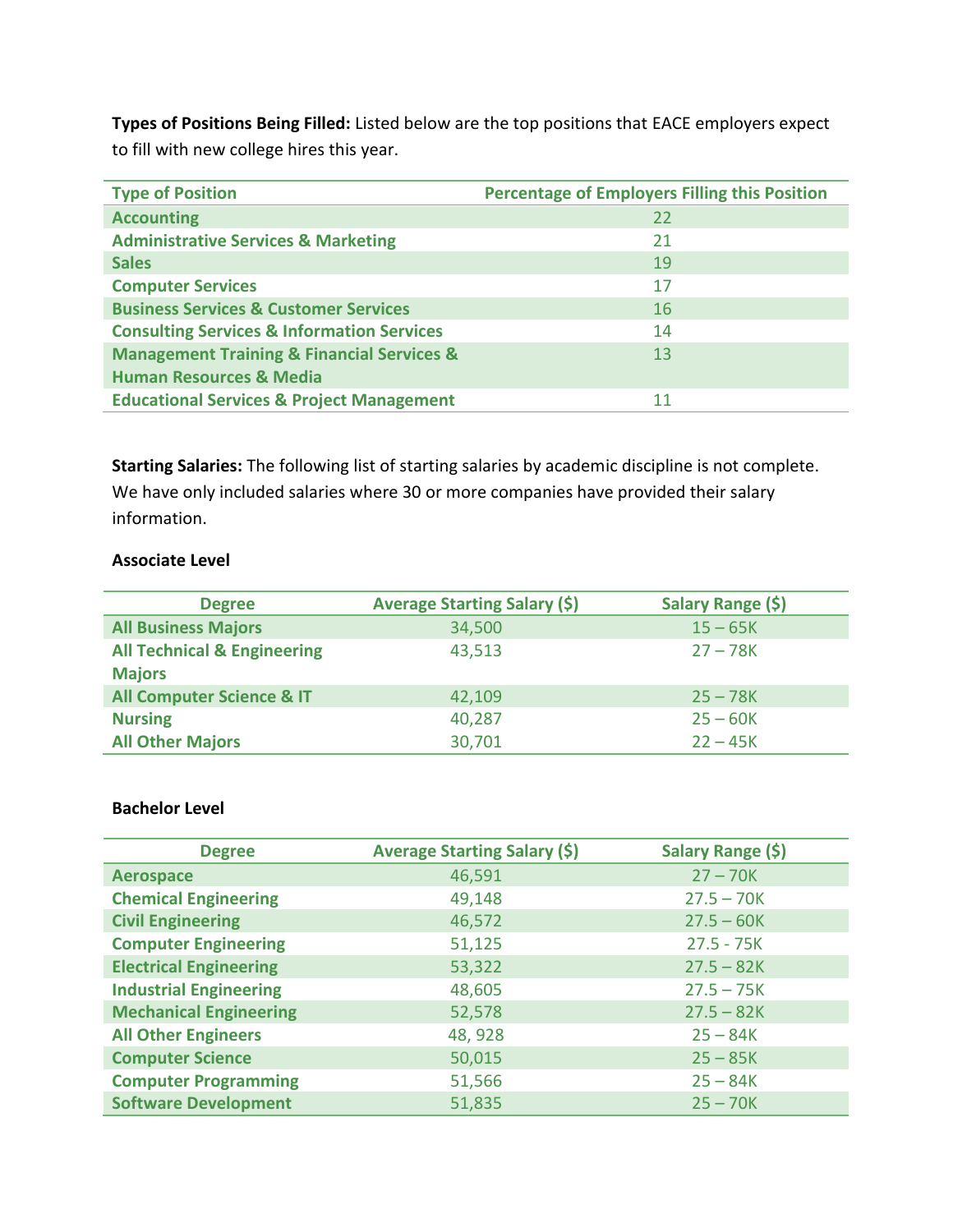| <b>All Other Computer Science</b> | 47,077 | $25 - 70K$   |
|-----------------------------------|--------|--------------|
| <b>Accounting</b>                 | 43,286 | $25 - 70K$   |
| <b>Finance</b>                    | 44,955 | $25 - 70K$   |
| <b>Marketing</b>                  | 38,537 | $15 - 80K$   |
| <b>Logistics/Supply Chain</b>     | 42,523 | $25 - 70K$   |
| <b>Human Resources</b>            | 38,642 | $25 - 65K$   |
| <b>Management Information</b>     | 45,340 | $25 - 75K$   |
| <b>Systems (business)</b>         |        |              |
| <b>Entrepreneurial</b>            | 40,085 | $25 - 75K$   |
| <b>All Other Business</b>         | 40,127 | $25 - 75K$   |
| <b>Journalism</b>                 | 34,422 | $24 - 50K$   |
| <b>Public Relations</b>           | 36,697 | $20 - 60K$   |
| <b>Advertising</b>                | 35,254 | $24 - 45K$   |
| <b>Multimedia</b>                 | 38,333 | $25 - 57.5K$ |
| <b>All Communications</b>         | 36,504 | $20 - 60K$   |
| <b>Environmental Science</b>      | 38,041 | $25 - 56K$   |
| <b>Chemistry</b>                  | 37,634 | $25 - 57K$   |
| <b>Mathematics</b>                | 42,777 | $25 - 70K$   |
| <b>Biology</b>                    | 39,769 | $25 - 67K$   |
| <b>All Sciences</b>               | 41,255 | $25 - 67K$   |
| <b>Psychology</b>                 | 35,169 | $20 - 67K$   |
| <b>Political Science</b>          | 37,060 | $20 - 60K$   |
| <b>All Social Science</b>         | 38,214 | $22 - 60K$   |
| <b>All Liberal Arts</b>           | 38,448 | $25 - 60K$   |
| <b>All Majors</b>                 | 38,047 | $20 - 67K$   |

# **Advanced Degrees**

| <b>Degree</b>                        | Average Starting Salary (\$) | Salary Range (\$) |
|--------------------------------------|------------------------------|-------------------|
| <b>MBA</b>                           | 59,858                       | $30 - 95K$        |
| <b>Labor Industrial Relations/HR</b> | 50,429                       | $35 - 90K$        |
| $MS - According$                     | 52,419                       | $35 - 95K$        |
| <b>MS</b> - Engineering              | 60,378                       | $35 - 95K$        |
| <b>MS-Computer Science</b>           | 61,286                       | $35 - 120K$       |
| <b>MS-Science</b>                    | 51,682                       | $35 - 75K$        |
| MA - Other                           | 48,667                       | $30 - 85K$        |
| <b>PhD Engineering</b>               | 78,588                       | $37 - 125K$       |
| <b>PhD Science</b>                   | 63,333                       | $37 - 97K$        |
| <b>PhD Social Science</b>            | 56,111                       | $30 - 90K$        |

**When Do EACE Employers Expect to Hire?** We asked employers when they planned to have completed their hiring for the 2010-2011 class. Slightly more than 40% indicated that hiring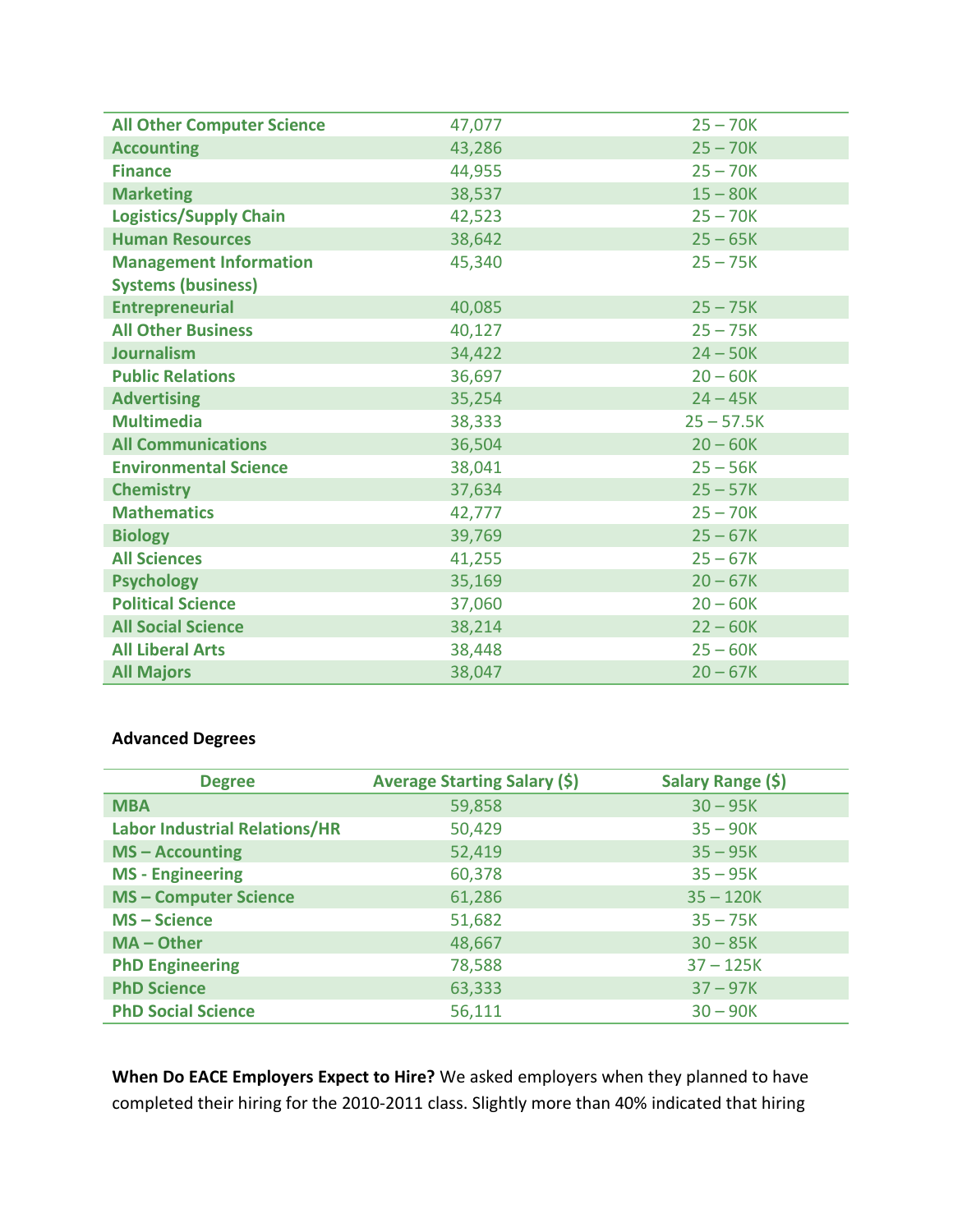would be completed by the end of first semester (December 2010). Only the very small organizations appear to be waiting until the spring or summer of 2011 to begin actively recruiting. The message among EACE employers is that recruiting will be fast and aggressive in the fall and tamper off in the spring unless fall hiring targets are not met.

| <b>Hiring</b><br><b>Expected</b><br>To Be<br><b>Completed</b> | <b>Percent</b><br><b>EACE</b><br><b>Respondents</b> | <b>Percentage</b><br>of Very<br><b>Small</b><br><b>Employers</b> | <b>Percentage</b><br>of Fast<br>Growth<br><b>Employers</b> | <b>Percentage</b><br>of Small<br><b>Employers</b> | <b>Percentage</b><br>of Medium<br><b>Employers</b> | <b>Percentage</b><br>of Large<br><b>Employers</b> |
|---------------------------------------------------------------|-----------------------------------------------------|------------------------------------------------------------------|------------------------------------------------------------|---------------------------------------------------|----------------------------------------------------|---------------------------------------------------|
| <b>Fall</b><br><b>Semester</b><br>2010                        | 41                                                  | 23                                                               | 42                                                         | 45                                                | 41                                                 | 42                                                |
| <b>Spring</b><br><b>Semester</b><br>2011                      | 24                                                  | 22                                                               | 28                                                         | 23                                                | 21                                                 | 28                                                |
| <b>Summer to</b><br><b>Fall 2011</b>                          | 27                                                  | 42                                                               | 22                                                         | 24                                                | 30                                                 | 21                                                |
| <b>Spring</b><br>2012                                         | $\overline{7}$                                      | 13                                                               | $\overline{7}$                                             | $\overline{7}$                                    | $\overline{7}$                                     | 8                                                 |

We also looked at the timing of the hiring process in the selected economic sectors. Several sectors started strong in the fall of 2010 and expect hiring to be completed at the end of the first term – finance, manufacturing, real estate/leasing, professional and scientific services. For a few sectors, hiring will be more active in the spring of 2011. A couple sectors do not expect to begin hiring aggressively until next academic year.

| <b>Hiring Expected</b><br><b>To Be</b><br><b>Completed</b> | <b>Percent by</b><br><b>Fall Semester</b><br>2011 | <b>Percent by</b><br><b>Spring Semester</b><br>2011 | <b>Percent by</b><br><b>Summer to Fall</b><br>2011 | <b>Percent by</b><br><b>Spring 2012</b> |
|------------------------------------------------------------|---------------------------------------------------|-----------------------------------------------------|----------------------------------------------------|-----------------------------------------|
| <b>Utilities</b>                                           | 40                                                |                                                     | 20                                                 | 40                                      |
| <b>Construction</b>                                        | 15                                                | 23                                                  | 54                                                 | 8                                       |
| <b>Manufacturing</b>                                       | 47                                                | 26                                                  | 20                                                 | 8                                       |
| <b>Wholesale</b>                                           | 50                                                | 30                                                  | 20                                                 |                                         |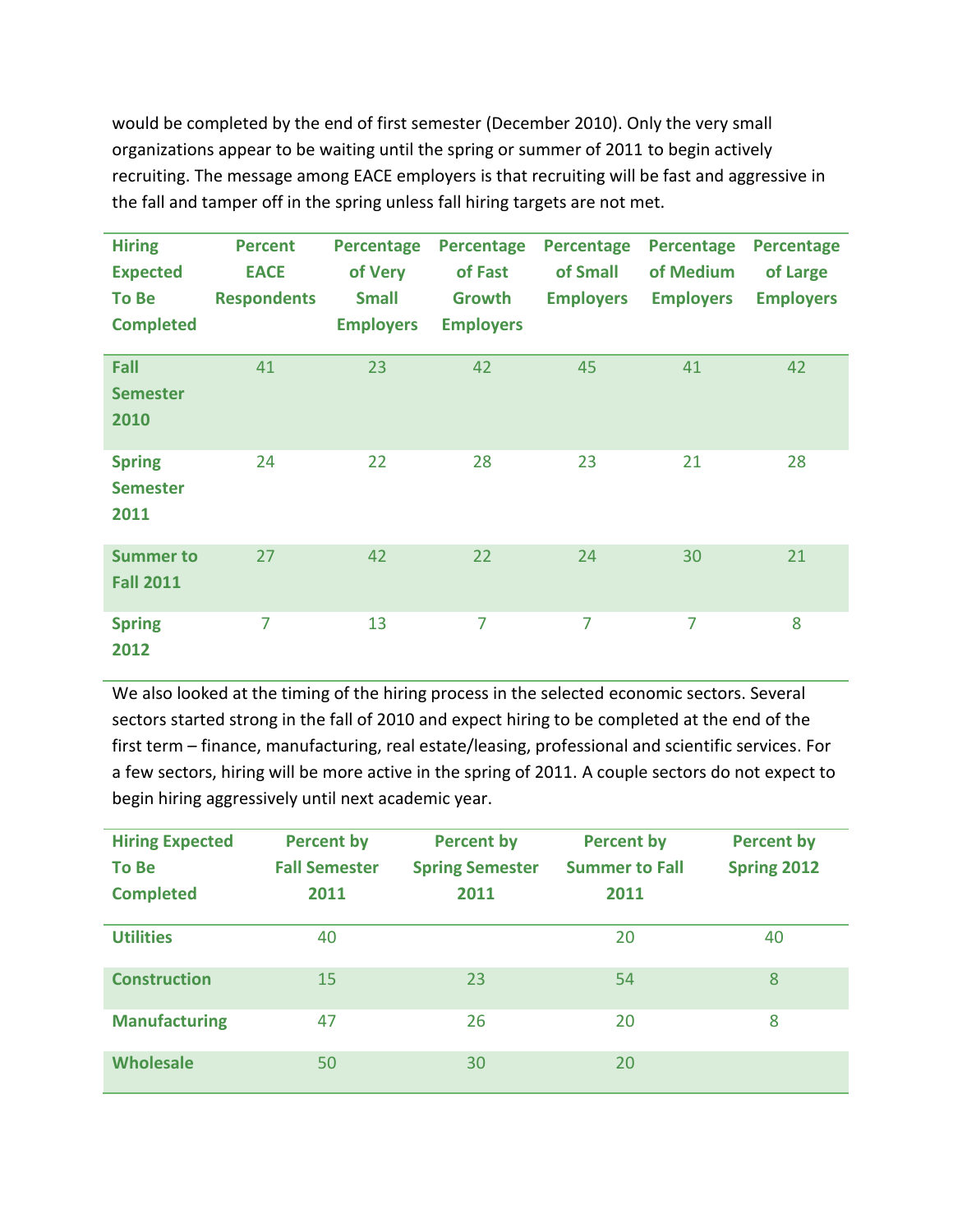| <b>Retail</b>                                        | 37 | 31 | 32 |                |
|------------------------------------------------------|----|----|----|----------------|
| <b>Transportation</b>                                | 30 | 10 | 60 |                |
| <b>Information</b><br><b>Services</b>                | 47 | 25 | 23 | 5              |
| <b>Finance &amp;</b><br><b>Insurance</b>             | 55 | 16 | 26 | $\overline{3}$ |
| <b>Real Estate &amp;</b><br><b>Leasing</b>           | 57 | 14 | 28 |                |
| <b>Professional &amp;</b><br><b>Scientific Serv.</b> | 50 | 23 | 23 | $\overline{4}$ |
| <b>Administrative</b><br><b>Services</b>             | 50 | 25 | 22 | 3              |
| <b>Education</b>                                     | 20 | 20 | 40 | 20             |
| <b>Health Services</b>                               | 39 | 33 | 22 | 6              |
| <b>Arts &amp; Entermt.</b>                           | 26 | 26 | 33 | 15             |
| <b>Non-profits</b>                                   | 25 | 31 | 34 | 10             |
| <b>Government</b>                                    | 32 | 18 | 34 | 15             |

**Hiring Outlook Based on Recruiting Strategies:** Using a grouping statistical procedure, the recruiting strategies listed above were sorted into four groups. The only strategy that did not cluster with any of the categories was posting position announcements on the company's web site. In the following tables we have presented the hiring expectations for three of the four groups: events, agents (relationships), and Web/Media. The fourth group, termed the special group (includes posting on state and local job boards, placing ads in professional outlets, and hiring consultants), has not been included. For each category the percentage using a different number of these strategies, hiring projects, average company size, and mean core schools visited are included.

**Events:** Strategies in this group include visiting campus for presentations or information nights, attending campus career fairs, conducting on-campus interviews, attending off-campus career fairs, and attending targeted career fairs. The message on hiring is mixed, with those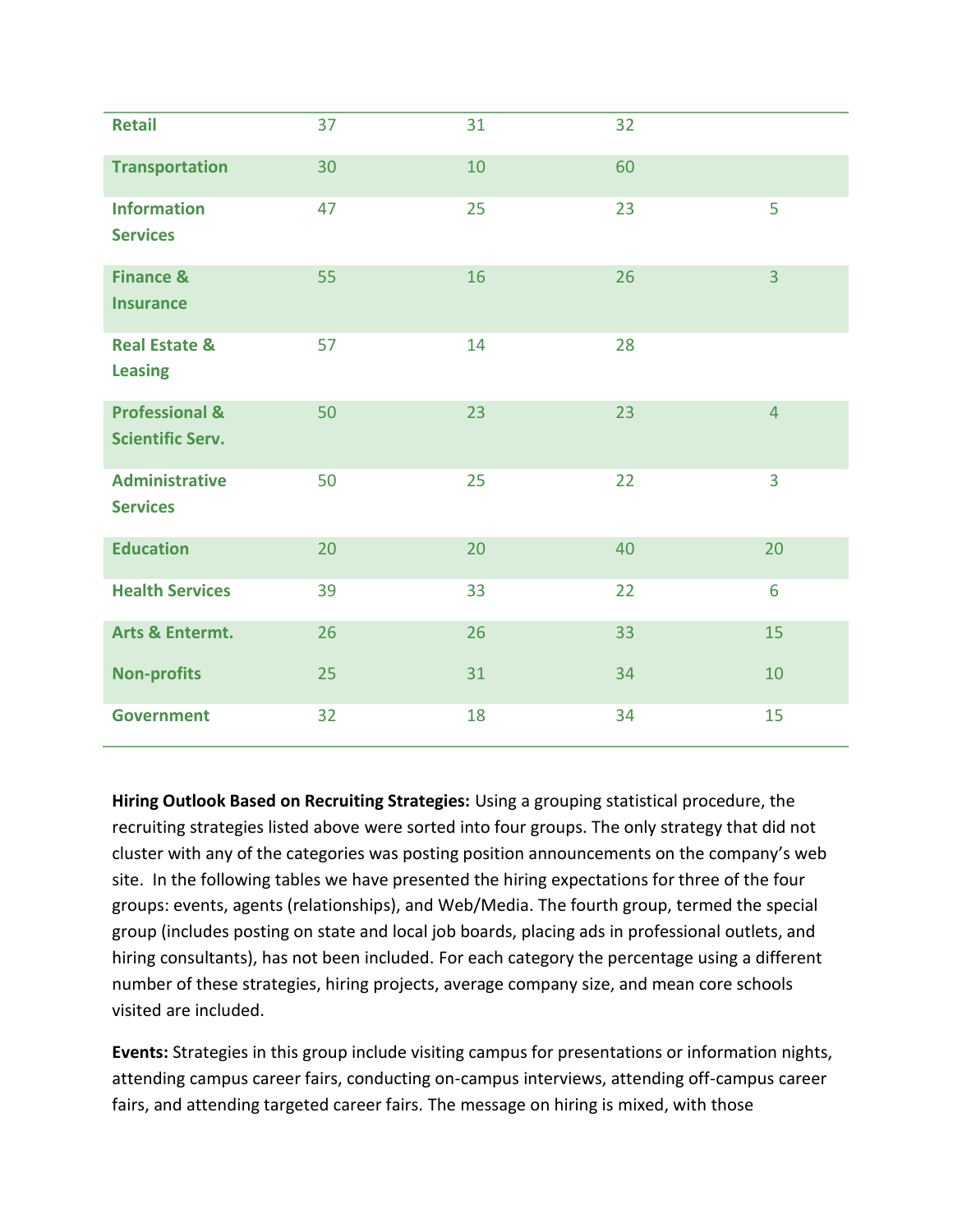participating in three or more events and in none of the events increasing their hiring while those engaged in only one or two events are decreasing their hiring expectations for this year. There is a correlation between the size and number of events, with larger companies involved in more events, except if engaged in only one event. The size of company makes a significant jump when adding a third event strategy and then again at the fifth event. Because the range of core schools can be very wide with some companies at more than 100 schools, the median statistic (in parenthesis) is more reliable in interpreting this information.

| <b>Number of</b><br><b>Event</b><br><b>Strategies</b><br><b>Utilized</b> | <b>Percent of</b><br><b>EACE</b><br><b>Organizations</b><br>at this Level | <b>BA</b><br><b>Average</b><br>Hires 09-<br>10 | <b>BA</b><br><b>Average</b><br><b>Hires</b><br><b>Expected</b><br>$10 - 11$ | <b>Percentage</b><br><b>Change</b><br><b>Year over</b><br>Year | <b>Average</b><br>Size of<br><b>Company</b> | Mean # of<br><b>Core</b><br><b>Campuses</b><br><b>Company</b><br><b>Visits</b><br>(Median) |
|--------------------------------------------------------------------------|---------------------------------------------------------------------------|------------------------------------------------|-----------------------------------------------------------------------------|----------------------------------------------------------------|---------------------------------------------|--------------------------------------------------------------------------------------------|
| <b>None</b>                                                              | 38                                                                        | 2.3                                            | 2.6                                                                         | 13                                                             | 846                                         | 8(5)                                                                                       |
| 1                                                                        | 13                                                                        | 5.0                                            | 4.9                                                                         | $-2$                                                           | 13,693                                      | 11(5)                                                                                      |
| $\overline{2}$                                                           | 16                                                                        | 21.3                                           | 20.5                                                                        | $-4$                                                           | 8,495                                       | 12(6)                                                                                      |
| 3                                                                        | 17                                                                        | 20.0                                           | 27.2                                                                        | 36                                                             | 11,009                                      | 21(8)                                                                                      |
| 4                                                                        | 9                                                                         | 40.4                                           | 46.8                                                                        | 16                                                             | 18,347                                      | 25(8)                                                                                      |
| 5                                                                        | 8                                                                         | 78.0                                           | 91.3                                                                        | 17                                                             | 25,729                                      | 19(15)                                                                                     |

**Agent or Relationships:** This group is comprised of these strategies: using current employees (alumni) to identify potential talent, connections with faculty, resume referral from campus sources, and internship and co-op programs. Those companies using none of these strategies, one strategy and all four strategies will increase their hiring targets for this year while the other categories will lower their hiring goals. The size distribution is not as skewed, as smaller organizations take advantage of agent strategies. Dabbling in relationship building only relates modestly to hiring (even a reduction for those with one strategy). However, organizations that use two of these strategies expect to increase hiring by 55% this year. Relationship building requires time and effort with fewer schools as expressed by the consistent number of core schools at all levels of agent engagement. Notice the high number of core schools at each level of usage.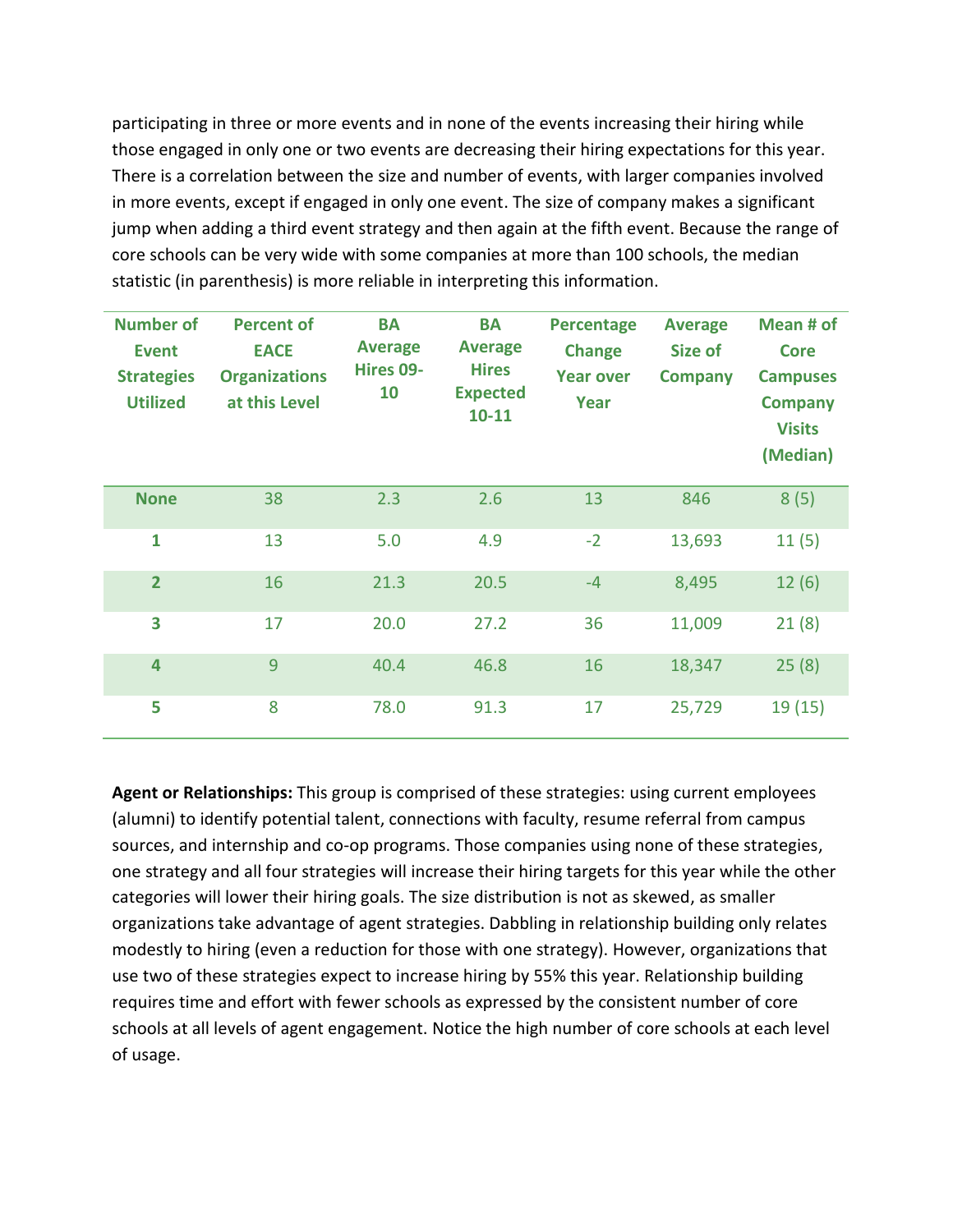| <b>Number of</b><br><b>Agent</b><br><b>Strategies</b><br><b>Utilized</b> | <b>Percent of</b><br><b>EACE</b><br><b>Organization</b><br>at this Level | <b>BA</b><br><b>Average</b><br>Hires 09-<br>10 | <b>BA</b><br><b>Average</b><br><b>Hires</b><br><b>Expected</b><br>$10 - 11$ | <b>Percentage</b><br><b>Change</b><br><b>Year over</b><br>Year | <b>Average</b><br>Size of<br><b>Company</b> | Mean # of<br><b>Core</b><br><b>Campuses</b><br><b>Company</b><br><b>Visits</b><br>(Median) |
|--------------------------------------------------------------------------|--------------------------------------------------------------------------|------------------------------------------------|-----------------------------------------------------------------------------|----------------------------------------------------------------|---------------------------------------------|--------------------------------------------------------------------------------------------|
| <b>None</b>                                                              | 16                                                                       | 21.3                                           | 21.9                                                                        | $\overline{3}$                                                 | 6,504                                       | 16(5)                                                                                      |
| 1                                                                        | 23                                                                       | 21.3                                           | 22.1                                                                        | 4                                                              | 5,929                                       | 15(5)                                                                                      |
| $\overline{2}$                                                           | 25                                                                       | 8.3                                            | 12.9                                                                        | 55                                                             | 11,371                                      | 13(6)                                                                                      |
| 3                                                                        | 21                                                                       | 17.8                                           | 20.4                                                                        | 15                                                             | 14,948                                      | 12(6)                                                                                      |
| 4                                                                        | 15                                                                       | 35.6                                           | 41.2                                                                        | 16                                                             | 14,730                                      | 17(9)                                                                                      |

**Web and Social Media:** This group of strategies includes posting position announcements on the college or university web site, posting positions on national job boards, and using social media, such as Facebook, LinkedIn, and Twitter. Nearly all organizations in EACE employ at least one of these strategies, likely to be posting on campus as 79% utilize this source. Size really matters by employing all three strategies with those organizations that employ none of the strategies or engage in all the strategies increasing their hiring by 33%. Social media has grabbed everyone's attention. Social media strategy was examined separately. The results show that hiring will increase for organizations by 25% (averaging 36 hires per company) for the companies using social media (average size 5,704 and mean core colleges 18, median 8).

| <b>Number of</b><br><b>Web/Media</b><br><b>Strategies</b><br><b>Utilized</b> | <b>Percent of</b><br><b>EACE</b><br><b>Organization</b><br>at this Level | <b>BA</b><br><b>Average</b><br>Hires 09-<br>10 | <b>BA</b><br><b>Average</b><br><b>Hires</b><br><b>Expected</b><br>$10 - 11$ | <b>Percentage</b><br><b>Change Year</b><br>over Year | <b>Average</b><br><b>Size of</b><br><b>Company</b> | Mean # of<br><b>Core</b><br><b>Campuses</b><br><b>Company</b><br><b>Visits</b><br>(Median) |
|------------------------------------------------------------------------------|--------------------------------------------------------------------------|------------------------------------------------|-----------------------------------------------------------------------------|------------------------------------------------------|----------------------------------------------------|--------------------------------------------------------------------------------------------|
| <b>None</b>                                                                  | 12                                                                       | 10.3                                           | 10.4                                                                        | $\mathbf{1}$                                         | 3,909                                              | 10(5)                                                                                      |
| $\mathbf{1}$                                                                 | 31                                                                       | 17.0                                           | 18.2                                                                        | 7                                                    | 12.425                                             | 15(5)                                                                                      |
| $\overline{2}$                                                               | 35                                                                       | 19.3                                           | 20.7                                                                        | $\overline{7}$                                       | 9,497                                              | 12(5)                                                                                      |
| 3                                                                            | 22                                                                       | 26.0                                           | 34.6                                                                        | 33                                                   | 17,752                                             | 18(8)                                                                                      |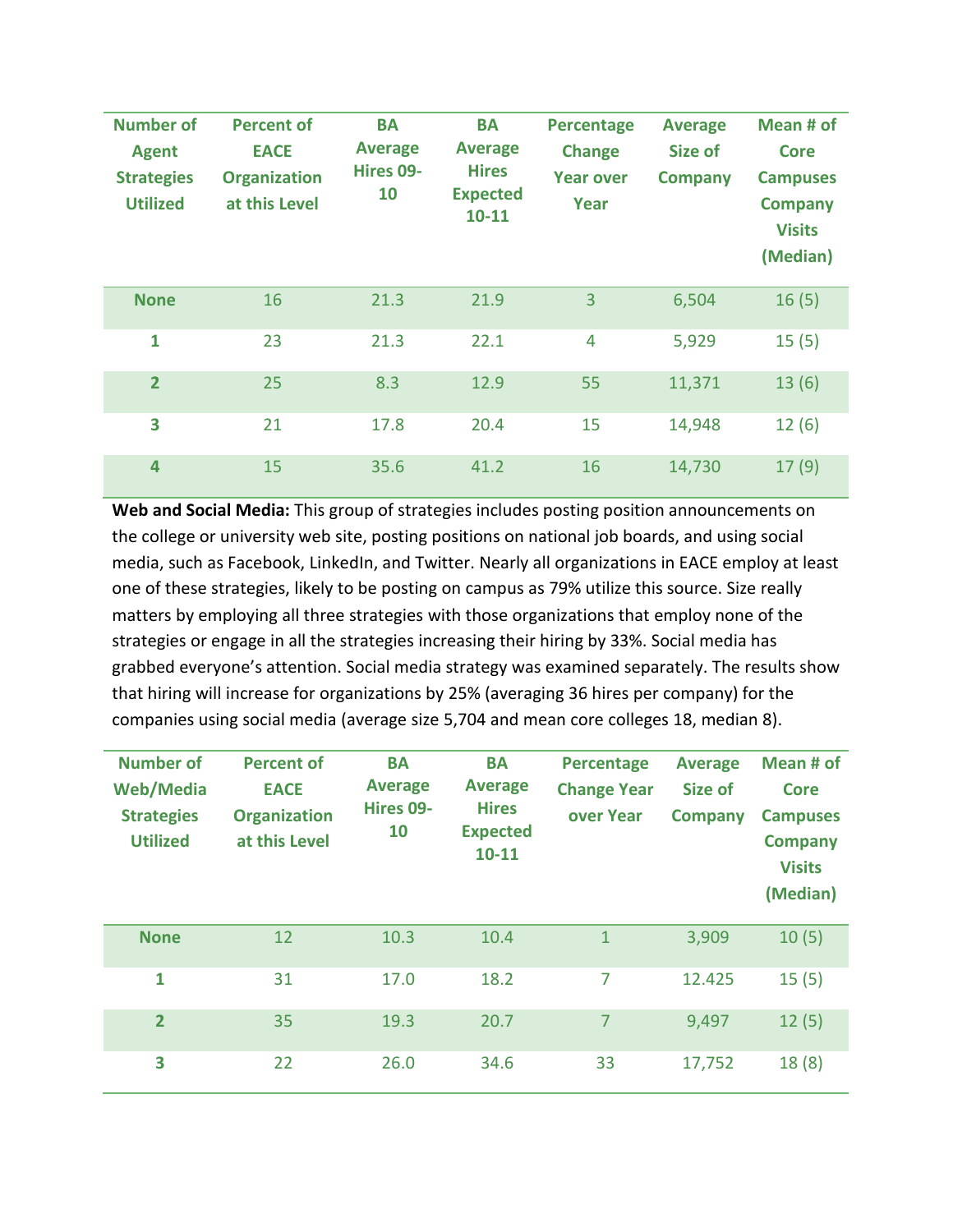**Students Today Versus Students Yesterday:** A frequent question often asked by media is whether students today, because of the difficulty in finding employment, are better prepared for the recruitment process and transition into the workplace than those students who graduated five years ago in the middle of a strong college labor market. Employers were asked to compare these two groups on several dimensions of the recruiting process, including resume preparation and interview preparation, as well as personal or behavioral dimensions, including realistic expectations, professional maturity, and ability to express career aspirations. Each item was measured on a five point scale (1 = much less, 3 = same as, 5 = much better). Overall, employers do believe today's students are prepared for their job search at least as well as those who graduated five years ago. However, the skills and behaviors needed to be successful as they start their work assignments are weaker. They are especially concerned that students hold unrealistic expectations for the current economic situation and have a lower level of maturity.

| <b>Transition</b><br><b>Dimension</b>                               | <b>Mean Ranking</b> | <b>Percent Less</b><br><b>Prepared</b> | <b>Percent</b><br><b>Prepared the</b><br><b>Same</b> | <b>Percent Better</b><br><b>Prepared</b> |
|---------------------------------------------------------------------|---------------------|----------------------------------------|------------------------------------------------------|------------------------------------------|
| <b>Resume</b><br><b>Preparation</b>                                 | 3.18                | 17                                     | 48                                                   | 35                                       |
| <b>Interact with</b><br>other Employees                             | 3.01                | 20                                     | 57                                                   | 23                                       |
| <b>Interview</b><br><b>Preparation</b>                              | 3.01                | 22                                     | 53                                                   | 25                                       |
| <b>Knowledgeable</b><br>of Company                                  | 3.00                | 27                                     | 44                                                   | 29                                       |
| <b>Articulate Skills</b><br>& Competencies                          | 2.97                | 25                                     | 53                                                   | 22                                       |
| <b>Express Career</b><br><b>Interests &amp;</b><br><b>Direction</b> | 2.94                | 32                                     | 39                                                   | 29                                       |
| <b>Professional</b><br><b>Demeanor</b>                              | 2.81                | 33                                     | 49                                                   | 18                                       |
| <b>Professional</b><br><b>Maturity</b>                              | 2.67                | 41                                     | 42                                                   | 17                                       |
| <b>Realistic Career</b><br><b>Expectations</b>                      | 2.63                | 49                                     | 26                                                   | 25                                       |